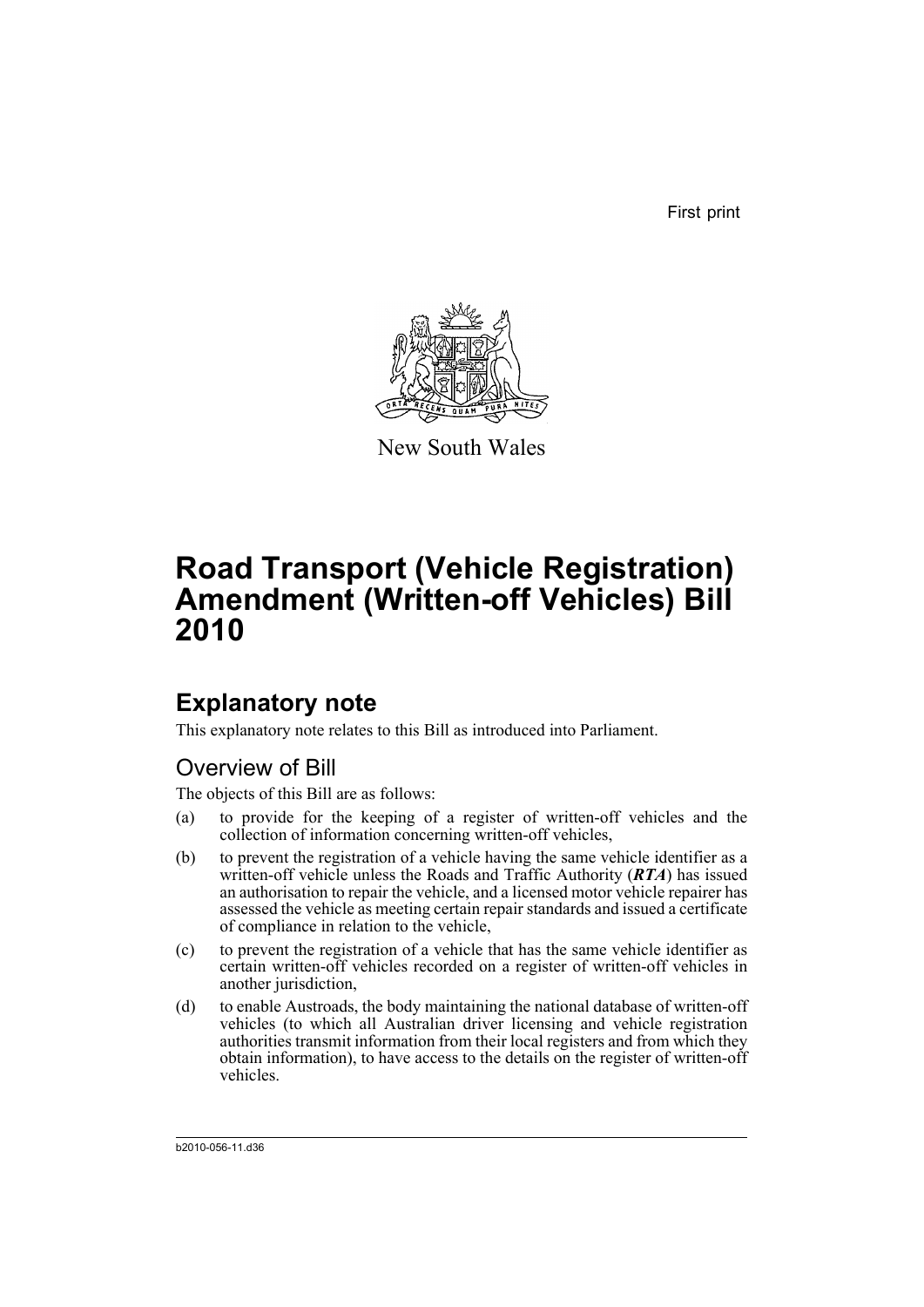Explanatory note

# Outline of provisions

**Clause 1** sets out the name (also called the short title) of the proposed Act.

**Clause 2** provides for the commencement of the proposed Act on a day or days to be proclaimed.

**Clause 3** repeals the *Road Transport (General) Amendment (Written-off Vehicles) Act 2007*.

## **Schedule 1 Amendment of Road Transport (Vehicle Registration) Act 1997 No 119**

**Schedule 1** amends the *Road Transport (Vehicle Registration) Act 1997* as follows:

**Schedule 1 [1]** clarifies that a reference in the *Road Transport (Vehicle Registration) Act 1997* to a vehicle being "registered" is a reference to the vehicle being registered on the Register of Registrable Vehicles.

**Schedule 1 [2]** inserts a new Part containing the following provisions relating to the notification, registration and management of certain written-off vehicles:

# **Part 2AA Written-off vehicles**

## **Division 1 Preliminary**

Proposed section 16A defines words and expressions used in the proposed Part.

### **Division 2 Restrictions on registration of certain written-off vehicles**

Proposed section 16B requires the RTA to keep a register of written-off vehicles which records vehicles as either statutory written-off vehicles or former written-off vehicles. A vehicle recorded on the register will be a statutory written-off vehicle unless it is repaired and registered in accordance with the proposed Part, in which case it will be a former written-off vehicle. The term *written-off vehicle* is defined to include a vehicle that an insurer, self-insurer, auto-dismantler, dealer or prescribed person has assessed as a total loss in accordance with proposed Division 3, a vehicle that has been disposed of by a self-insurer to an auto-dismantler or a vehicle that an auto-dismantler has demolished or dismantled or intends to demolish or dismantle. Vehicles recorded on the previous register of written-off vehicles immediately before the proposed Act commences will also be written-off vehicles.

Proposed section 16C requires the RTA to refuse to register vehicles that have the same vehicle identifier as a statutory written-off vehicle or an interstate written-off vehicle unless the RTA has approved the vehicle as both eligible and able to be repaired, and has issued an authorisation to repair the vehicle, and a licensed motor vehicle repairer has assessed the vehicle as meeting certain repair standards and issued a certificate of compliance in relation to the vehicle.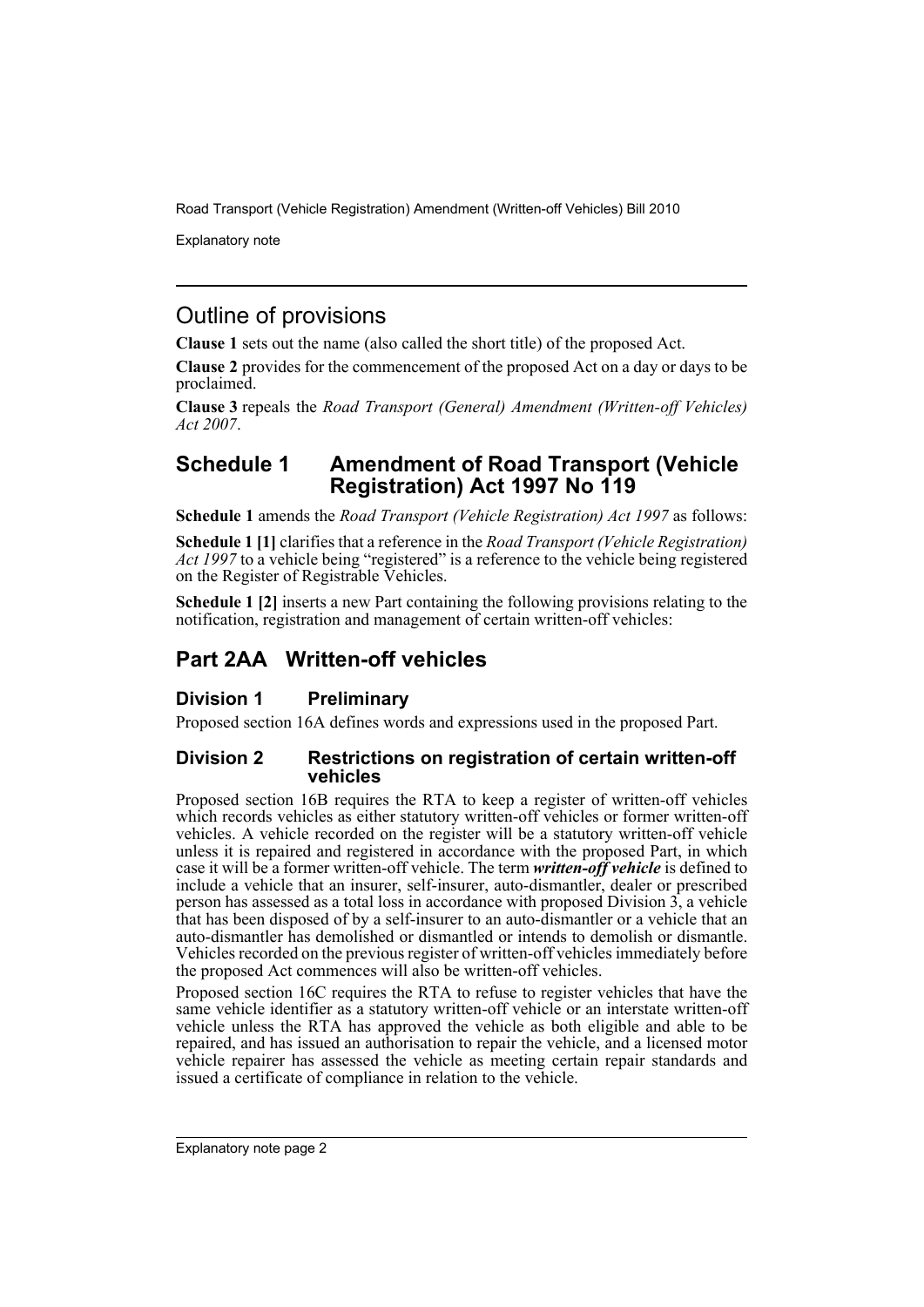Explanatory note

Proposed section 16D specifies the circumstances in which the RTA must refuse to issue an authorisation to repair a written-off vehicle.

Proposed section 16E provides for the making and handling of applications for the issue of an authorisation to repair a written-off vehicle.

### **Division 3 Assessment of damaged vehicles**

Proposed section 16F defines *assessor* as an insurer, self-insurer, auto-dismantler, dealer or other person prescribed by the regulations and *vehicle damage assessment* as an assessment made by or on behalf of, and in the course of business of, an assessor as to whether or not a notifiable vehicle (anywhere in Australia) is a total loss.

Proposed section 16G defines *notifiable vehicle* as a vehicle not more than 15 years old that complies with the Australian Design Rules, is linked to the State in some way and is not a heavy vehicle, or is a vehicle prescribed by the regulations.

Proposed section 16H defines a *total loss* as a vehicle that has been damaged, dismantled or demolished to the extent that its salvage value, plus the cost of repairing the vehicle for use on a road, would be more than the market value of the vehicle immediately before the damage, dismantling or demolition.

Proposed section 16I creates an offence (maximum penalty \$2,200) if an assessor fails to ensure that any vehicle damage assessment made by or on behalf of the assessor is made by a person who has the training, qualifications or experience required to make the assessment. The RTA may exempt people from that requirement. The proposed offence does not have effect until  $\vec{6}$  months after the commencement of proposed Part 2AA.

Proposed section 16J creates an offence (maximum penalty \$27,500 for a corporation and \$5,500 for an individual and double those amounts in the case of a second or subsequent offence) if an assessor fails to ensure that any vehicle damage assessment made by or on behalf of the assessor includes an assessment of whether the vehicle has suffered damage that the regulations provide is non-repairable damage or fails to base the calculation of the cost of repair of the vehicle on the standard of repairs, and the repair methods, prescribed by the regulations.

Proposed section 16K creates offences (maximum penalty \$2,200) if an assessor fails to ensure that any vehicle damage assessment made by or on behalf of the assessor in respect of a vehicle is, on request, provided to the registered operator or owner of the vehicle or to the RTA or any person authorised by the RTA.

Proposed section 16L creates an offence (maximum penalty \$2,200) if an assessor fails to ensure that the RTA is provided with information concerning each vehicle that is assessed to be a total loss in the course of a vehicle damage assessment conducted by, or on behalf of, the assessor. The proposed section also creates similar offences in relation to a self-insurer failing to provide information concerning a vehicle that is taken to be a total loss by virtue of being disposed of to an auto-dismantler or an auto-dismantler failing to provide information concerning any vehicle that the auto-dismantler intends to demolish or dismantle. A person (other than an insurer) is not guilty of an offence in respect of a failure to provide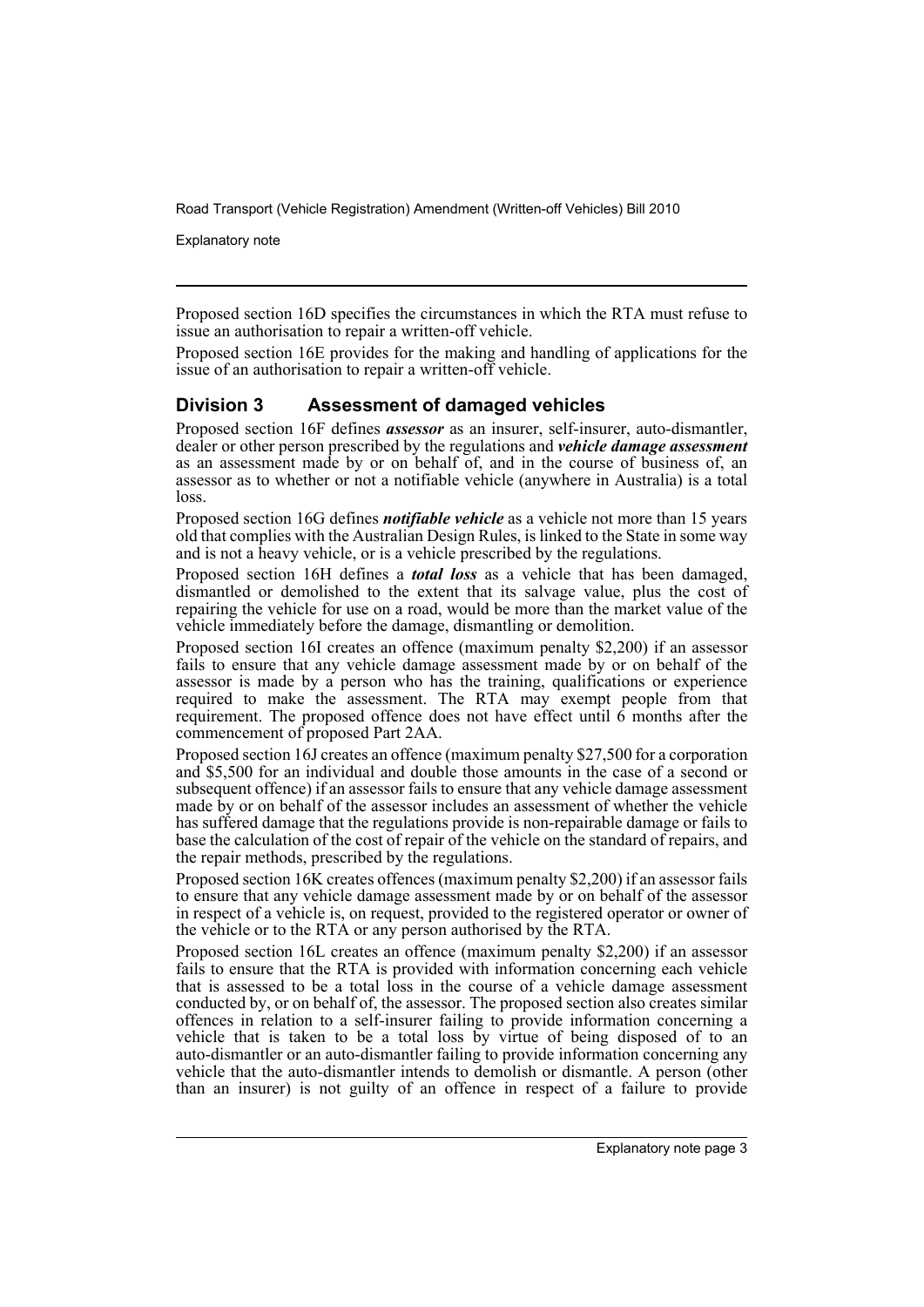Explanatory note

information if the person believes on reasonable grounds that the information has already been provided by another person.

Proposed section 16M requires an assessor to maintain the records prescribed by the regulations in relation to each vehicle damage assessment and provides for an authorised officer to direct a person to produce those records and creates an offence (maximum penalty \$2,200) if a person fails to maintain those records or to comply with any such direction.

Proposed section 16N creates an offence (maximum penalty \$27,500 for a corporation and \$5,500 for an individual and double those amounts in the case of a second or subsequent offence) if a person induces, attempts to influence, or coerces the making of a false vehicle damage assessment or the making of a vehicle damage assessment that does not comply with proposed Part 2AA.

Proposed section 16O creates an offence (maximum penalty \$2,200) if an assessor fails to take reasonable steps to remove, deface, obliterate or destroy the vehicle identifier on any part of a vehicle assessed as being a total loss if required to do so by the RTA.

Proposed section 16P creates an offence (maximum penalty \$2,200) if an assessor fails to attach a written-off warning label to any vehicle that is in the person's possession or control that has been assessed as being a total loss.

## **Division 4 General**

Proposed section 16Q provides for the issue of a certificate of compliance in relation to the repairs carried out on a written-off vehicle. Such certificates are issued by persons who are licensed repairers (under the *Motor Vehicle Repairs Act 1980*), but only if the repairer's licence authorises the repair of that type of vehicle, and the relevant type of vehicle damage, and the licensed repairer is satisfied that the standard of repairs, and the repair methods used, are in accordance with the requirements adopted by or set out in the regulations. The proposed section creates offences (maximum penalty \$2,200) of issuing a false or misleading certificate of compliance or making false statements or misrepresentations in obtaining a certificate of compliance and specifies the consequences of the issue of a certificate in such circumstances. The section also creates an offence (maximum penalty \$110,000) if an unlicensed person purports to issue a certificate of compliance.

Proposed section 16R provides for access to the register of written-off vehicles.

Proposed section 16S creates an offence (maximum penalty \$27,500) in respect of unauthorised access to or interference with the register of written-off vehicles.

Proposed section 16T creates an offence (maximum penalty \$2,200) in respect of the unauthorised disclosure of information obtained in connection with the administration or execution of proposed Part 2AA and authorises disclosure of information on the register of written-off vehicles to Austroads for the purposes of the national database of written-off vehicles.

Proposed section 16U provides for the evidentiary value of a certificate purporting to have been issued by an Australian Authority or Australian authorised officer that a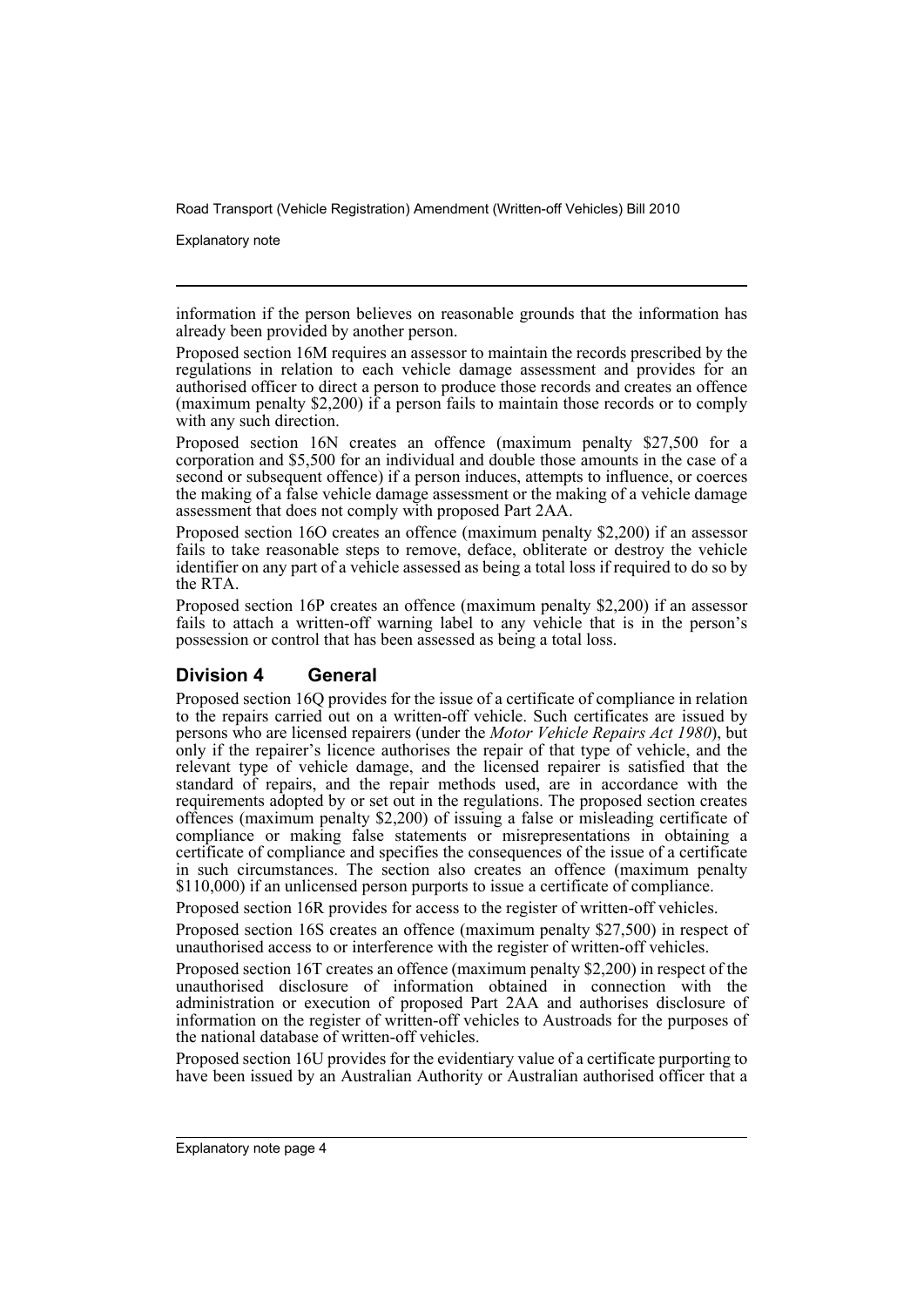Explanatory note

specified vehicle was or was not on the register of written-off vehicles or an interstate register.

Proposed section 16V inserts specific regulation-making powers relating to matters dealt with by proposed Part 2AA and provides for the making of regulations to create exemptions from all or part of that proposed Part.

**Schedule 1 [3]** provides for the making of savings or transitional regulations consequent on the enactment of the proposed Act.

**Schedule 1 [4]** inserts savings and transitional provisions concerning the register of written-off vehicles, exempting certain written-off vehicles from the need for an authorisation to repair or a certificate of compliance and the use of the term repairable written-off vehicle.

## **Schedule 2 Amendment of Motor Vehicle Repairs Act 1980 No 71**

**Schedule 2** amends the *Motor Vehicle Repairs Act 1980* as a consequence of the fact that proposed Part 2AA of the *Road Transport (Vehicle Registration) Act 1997* provides for the issue of certificates of compliance by persons who are licensed motor vehicle repairers under the *Motor Vehicle Repairs Act 1980*.

**Schedule 2 [1]** inserts a definition of *certification work*, which is defined to mean work relating to the issue of a certificate of compliance under proposed Part 2AA of the *Road Transport (Vehicle Registration) Act 1997*.

**Schedule 2 [2]** provides that the grounds on which a licensed motor vehicle repairer may be the subject of disciplinary proceedings include that the licence holder has been convicted of an offence against, or may have failed to comply with, the proposed provisions about certificates of compliance.

**Schedule 2 [3] and [4]** enable the Motor Vehicle Repair Industry Authority to require information to be provided to it that relates to the issue of a certificate of compliance.

**Schedule 2 [5]** provides for police officers and inspectors to enter premises and conduct examinations if they suspect a contravention of proposed Part 2AA of the *Road Transport (Vehicle Registration) Act 1997* or the regulations made under that proposed Part.

**Schedule 2 [6]** provides for inspectors to require the production of records if they suspect a contravention of proposed Part 2AA of the *Road Transport (Vehicle Registration) Act 1997* or the regulations made under that proposed Part.

**Schedule 2 [7]** provides for the disclosure to the RTA of information obtained in connection with the administration or execution of the *Motor Vehicle Repairs Act 1980* if the information relates to certification work.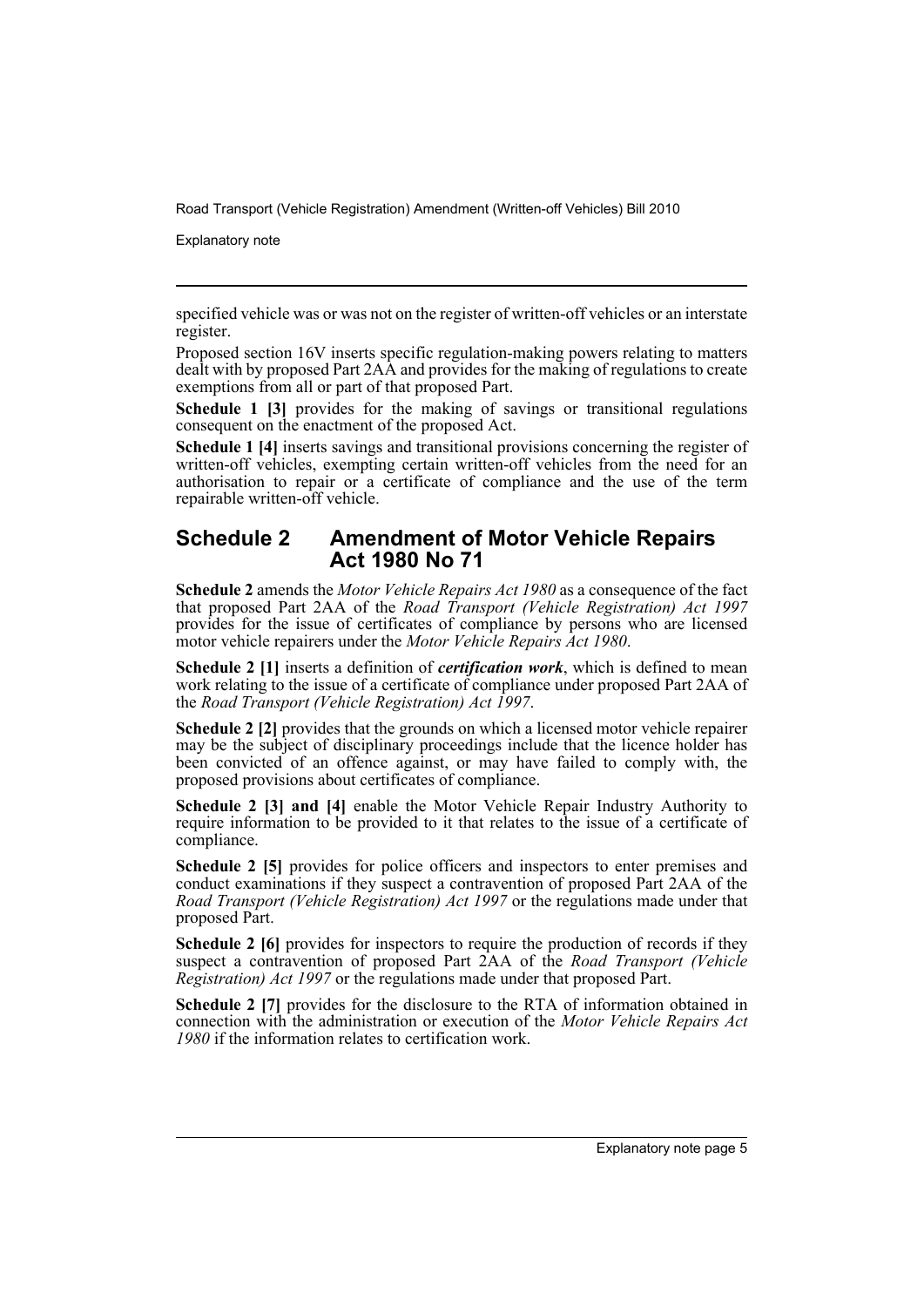Explanatory note

## **Schedule 3 Amendment of Road Transport (General) Act 2005 No 11**

**Schedule 3** amends the *Road Transport (General) Act 2005* as a consequence of the fact that written-off vehicles will now be dealt with under the *Road Transport (Vehicle Registration) Act 1997*.

**Schedule 3 [1], [3], [4] and [5]** omit provisions about written-off and wrecked vehicles. Such matters will now be dealt with under proposed Part 2AA of the *Road Transport (Vehicle Registration) Act 1997*.

**Schedule 3 [2]** applies the general investigative powers set out in Part 4.2 of the *Road Transport (General) Act 2005* to obligations and functions under proposed Part 2AA of the *Road Transport (Vehicle Registration) Act 1997*. Those powers, which include inspection and search powers, and powers to issue directions to produce records or information, will apply for the purposes of allowing an authorised officer to find out whether proposed Part 2AA is being complied with or to investigate a suspected breach of that proposed Part.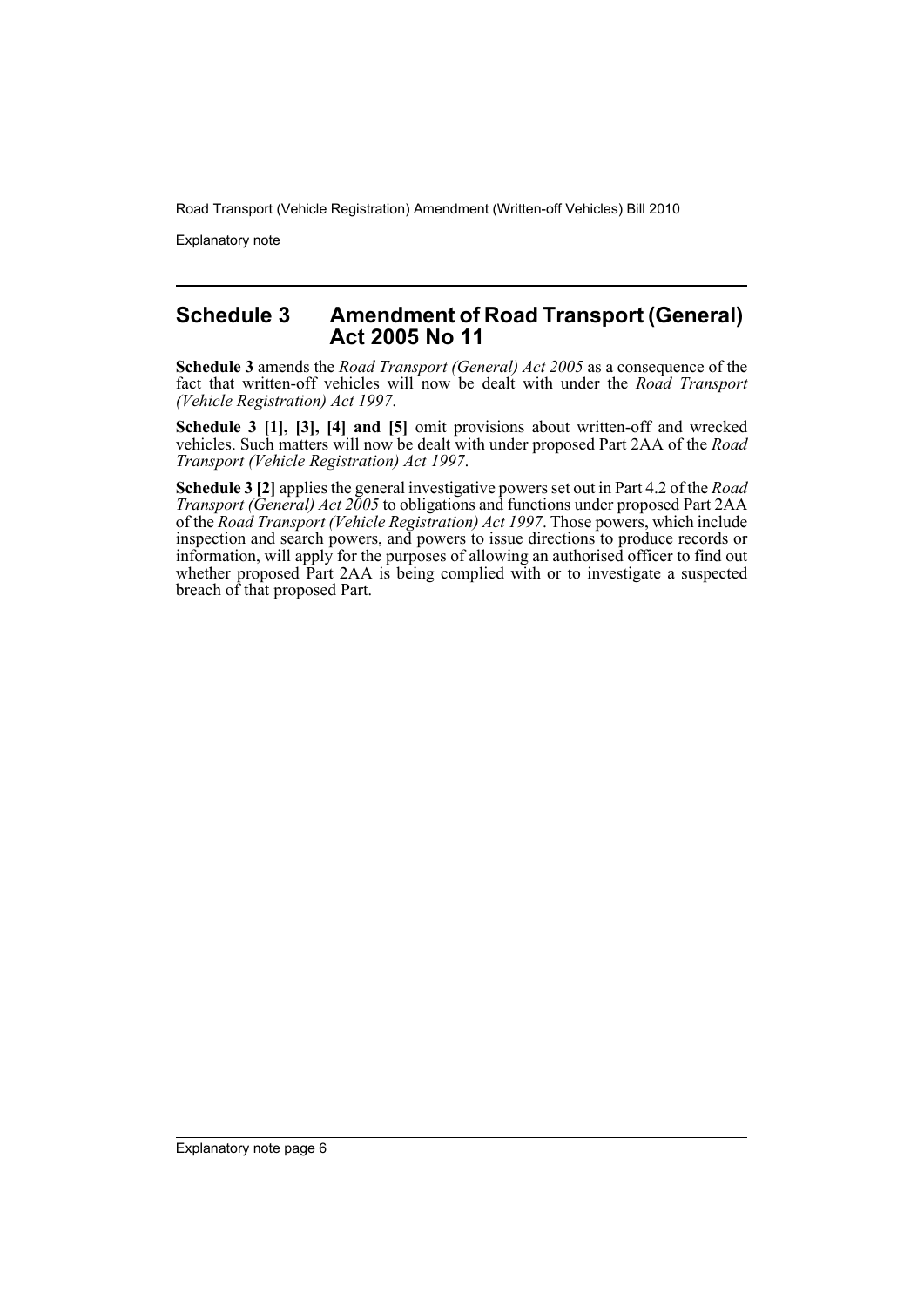First print



New South Wales

# **Road Transport (Vehicle Registration) Amendment (Written-off Vehicles) Bill 2010**

# **Contents**

|            |                                                                                       | Page |
|------------|---------------------------------------------------------------------------------------|------|
|            | Name of Act                                                                           | 2    |
|            | Commencement                                                                          | 2    |
| 3          | Repeal of Road Transport (General) Amendment<br>(Written-off Vehicles) Act 2007 No 52 | 2    |
| Schedule 1 | Amendment of Road Transport (Vehicle Registration)<br>Act 1997 No 119                 | 3    |
| Schedule 2 | Amendment of Motor Vehicle Repairs Act 1980 No 71                                     | 17   |
| Schedule 3 | Amendment of Road Transport (General) Act 2005 No 11                                  | 18   |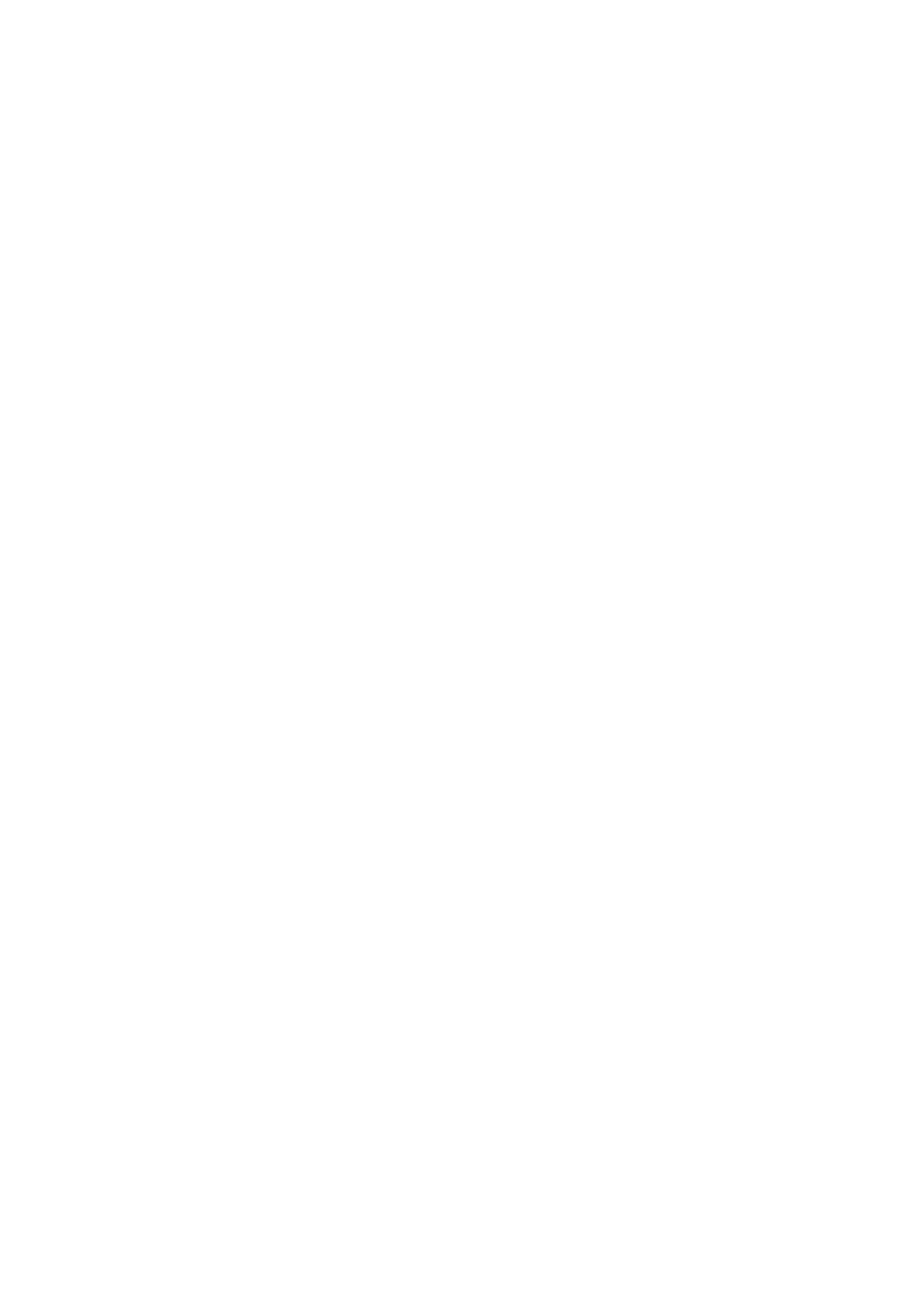

New South Wales

# **Road Transport (Vehicle Registration) Amendment (Written-off Vehicles) Bill 2010**

No , 2010

## **A Bill for**

An Act to amend the *Road Transport (Vehicle Registration) Act 1997* and other legislation with respect to the notification, registration and management of written-off vehicles; to repeal the *Road Transport (General) Amendment (Written-off Vehicles) Act 2007*; and for other purposes.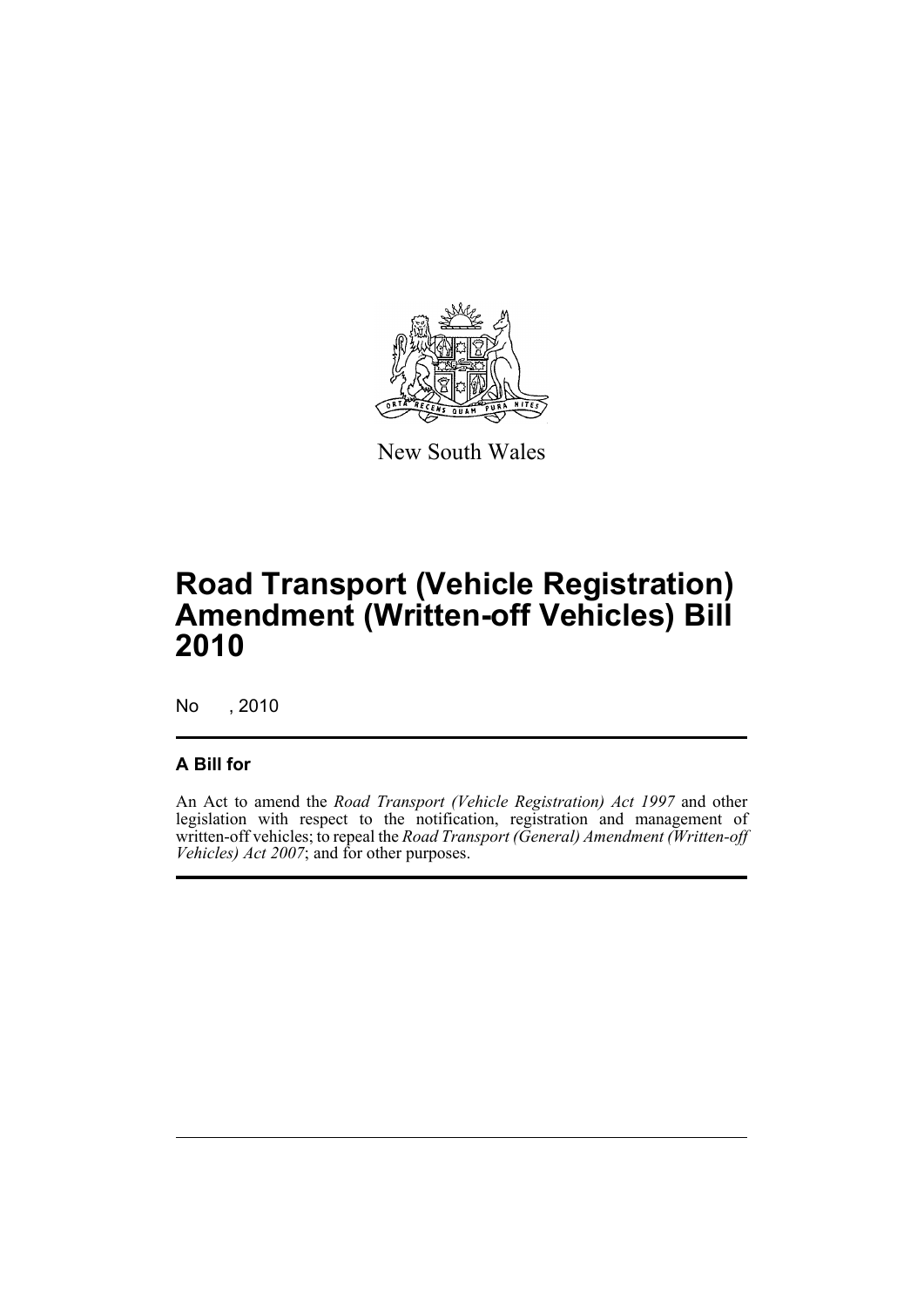<span id="page-9-2"></span><span id="page-9-1"></span><span id="page-9-0"></span>

|   | The Legislature of New South Wales enacts:                                                             | 1                   |
|---|--------------------------------------------------------------------------------------------------------|---------------------|
| 1 | Name of Act                                                                                            | $\overline{2}$      |
|   | This Act is the Road Transport (Vehicle Registration) Amendment<br>(Written-off Vehicles) Act $20I0$ . | 3<br>$\overline{4}$ |
| 2 | Commencement                                                                                           | 5                   |
|   | This Act commences on a day or days to be appointed by proclamation.                                   | 6                   |
| 3 | Repeal of Road Transport (General) Amendment (Written-off Vehicles)<br>Act 2007 No 52                  | 7<br>8              |
|   | The Road Transport (General) Amendment (Written-off Vehicles) Act<br>2007 is repealed.                 | 9<br>10             |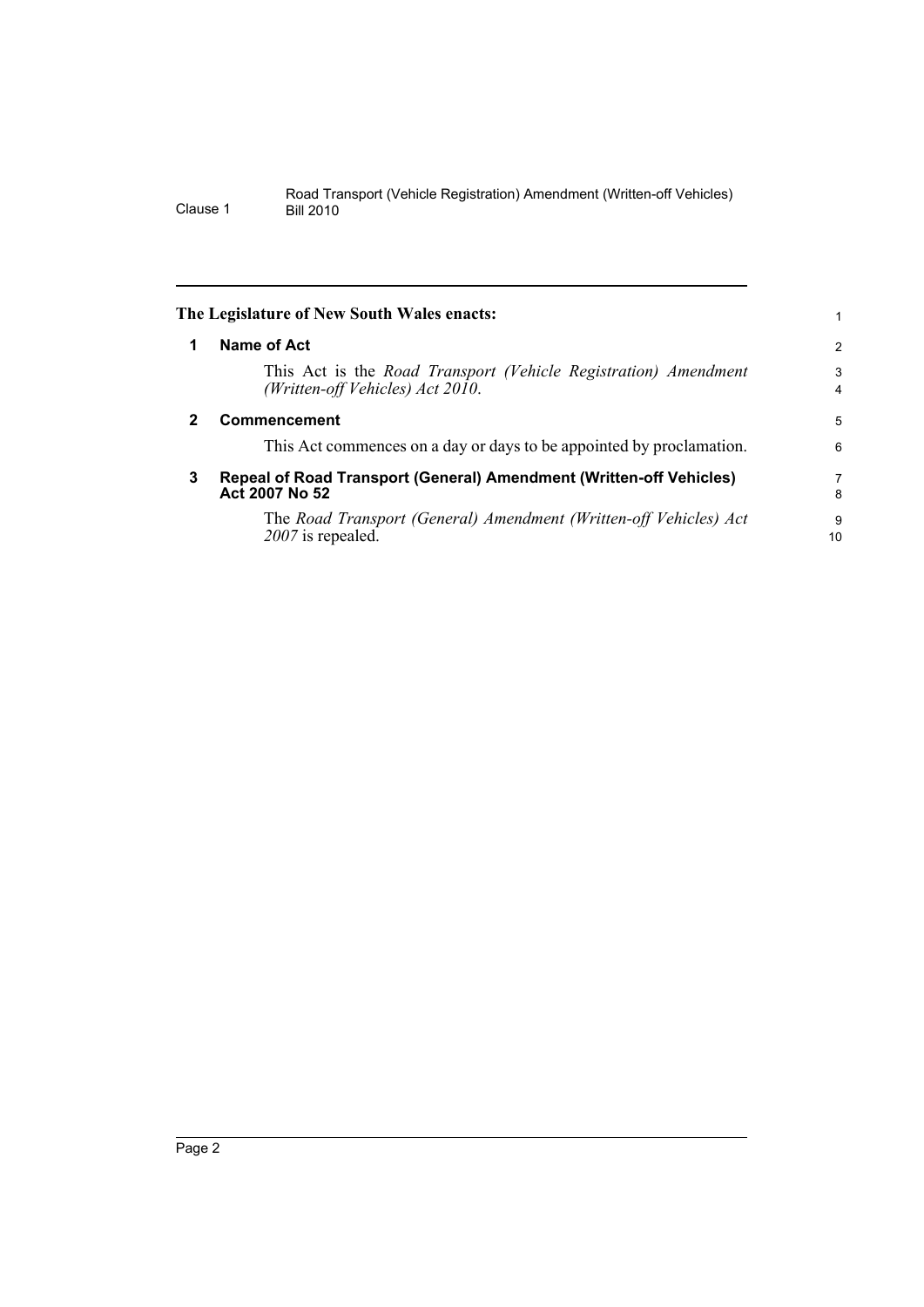Amendment of Road Transport (Vehicle Registration) Act 1997 No 119 Schedule 1

<span id="page-10-0"></span>

|       | <b>Schedule 1</b> | <b>Amendment of Road Transport (Vehicle</b><br><b>Registration) Act 1997 No 119</b>                                    | $\mathbf{1}$<br>$\overline{2}$ |
|-------|-------------------|------------------------------------------------------------------------------------------------------------------------|--------------------------------|
| [1]   |                   | <b>Section 4 Definitions</b>                                                                                           | 3                              |
|       |                   | Omit the definition of <i>registered</i> . Insert instead:                                                             | 4                              |
|       |                   | registered, in relation to a registrable vehicle, means registered                                                     | 5                              |
|       |                   | on the Register of Registrable Vehicles under this Act.                                                                | 6                              |
| $[2]$ | Part 2AA          |                                                                                                                        | $\overline{7}$                 |
|       |                   | Insert after section 16:                                                                                               | 8                              |
|       |                   | <b>Part 2AA Written-off vehicles</b>                                                                                   | 9                              |
|       | <b>Division 1</b> | <b>Preliminary</b>                                                                                                     | 10                             |
|       | 16A               | <b>Definitions</b>                                                                                                     | 11                             |
|       |                   | In this Part:                                                                                                          | 12                             |
|       |                   | <i>authorisation to repair</i> means an authorisation to repair a                                                      | 13                             |
|       |                   | written-off vehicle issued by the Authority under this Part.                                                           | 14                             |
|       |                   | <i>authorised officer</i> has the same meaning as it has in the <i>Road</i><br>Transport (General) Act 2005.           | 15<br>16                       |
|       |                   | auto-dismantler has the same meaning as it has in the Motor                                                            | 17                             |
|       |                   | Dealers Act 1974 and includes any other person declared to be an<br>auto-dismantler by the regulations under this Act. | 18<br>19                       |
|       |                   | <i>certificate of compliance</i> means a certificate of compliance                                                     | 20                             |
|       |                   | issued by a licensed repairer under this Part.                                                                         | 21                             |
|       |                   | <b><i>commencement day</i></b> means the day on which this Part<br>commences.                                          | 22<br>23                       |
|       |                   | <b>dealer</b> has the same meaning as it has in the Motor Dealers Act                                                  | 24                             |
|       |                   | 1974 and includes any other person declared to be a dealer by the<br>regulations under this Act.                       | 25<br>26                       |
|       |                   | former written-off vehicle has the meaning given by<br>section $16B(1)$ .                                              | 27<br>28                       |
|       |                   | <i>insurer</i> means a person who carries on the business of insuring                                                  | 29                             |
|       |                   | vehicles and includes any other person declared to be an insurer<br>by the regulations.                                | 30<br>31                       |
|       |                   | <i>licensed repairer</i> means a person who holds a licence under the<br>Motor Vehicle Repairs Act 1980.               | 32<br>33                       |
|       |                   | <i>non-repairable damage</i> means damage of a class, or damage                                                        | 34                             |

caused in circumstances, prescribed by the regulations.

35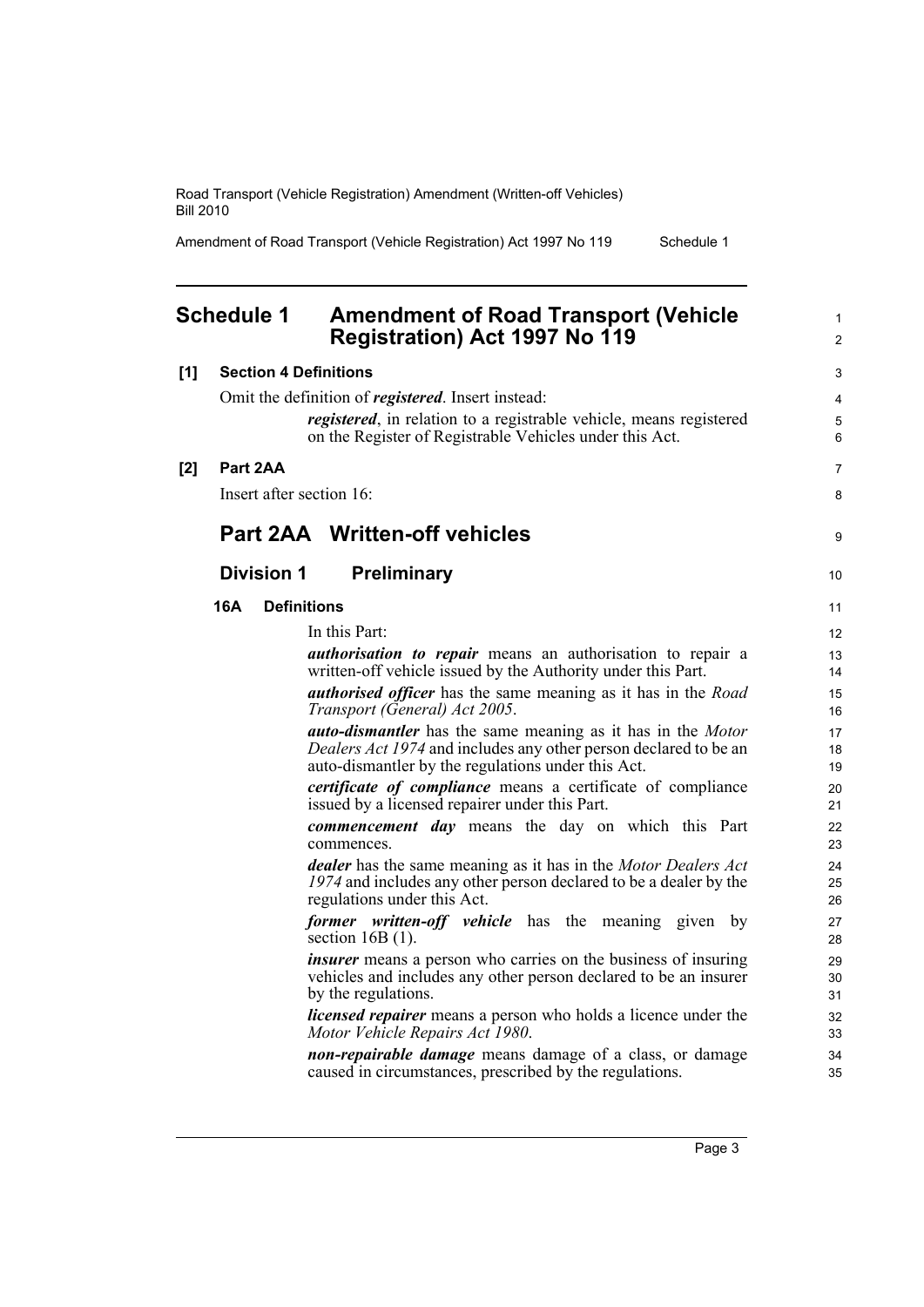Schedule 1 Amendment of Road Transport (Vehicle Registration) Act 1997 No 119

*notifiable vehicle*—see section 16G.

*register of written-off vehicles* means the register of written-off vehicles kept by the Authority under this Part.

24 25

*self-insurer* means any person who, in the course of a business, is the registered operator for 5 or more notifiable vehicles (or any other number of notifiable vehicles that may be prescribed by the regulations) in respect of each of which there is no insurance policy with an insurer covering loss or damage.

*statutory written-off vehicle* has the meaning given by section  $16B(1)$ .

*total loss*—see section 16H.

*vehicle identifier*, in relation to a vehicle, means:

- (a) in the case of a vehicle manufactured before 1 January 1989—the number quoted on the compliance plate that uniquely identifies the vehicle and sets it apart from similar vehicles and that corresponds to the identification number of the vehicle that is permanently recorded elsewhere on the vehicle, or (b) in any other case—the unique vehicle identification number (or "VIN") allocated to the vehicle in accordance with the International Standards Organisation's vehicle identification system required under an Australian Design Rule adopted by the regulations. **Division 2 Restrictions on registration of certain written-off vehicles 16B Register of written-off vehicles** (1) The Authority is to keep a register of written-off vehicles that records information about vehicles that the Authority has reason to believe: (a) are written-off vehicles (*statutory written-off vehicles*), or (b) were previously written-off vehicles but which have since been repaired and then registered (*former written-off vehicles*).
	- (2) The register is to contain such information and be in such form as the Authority thinks appropriate.
	- (3) In this section *written-off vehicle* includes any vehicle:
		- (a) that has been assessed to be a total loss by a person in accordance with Division 3, or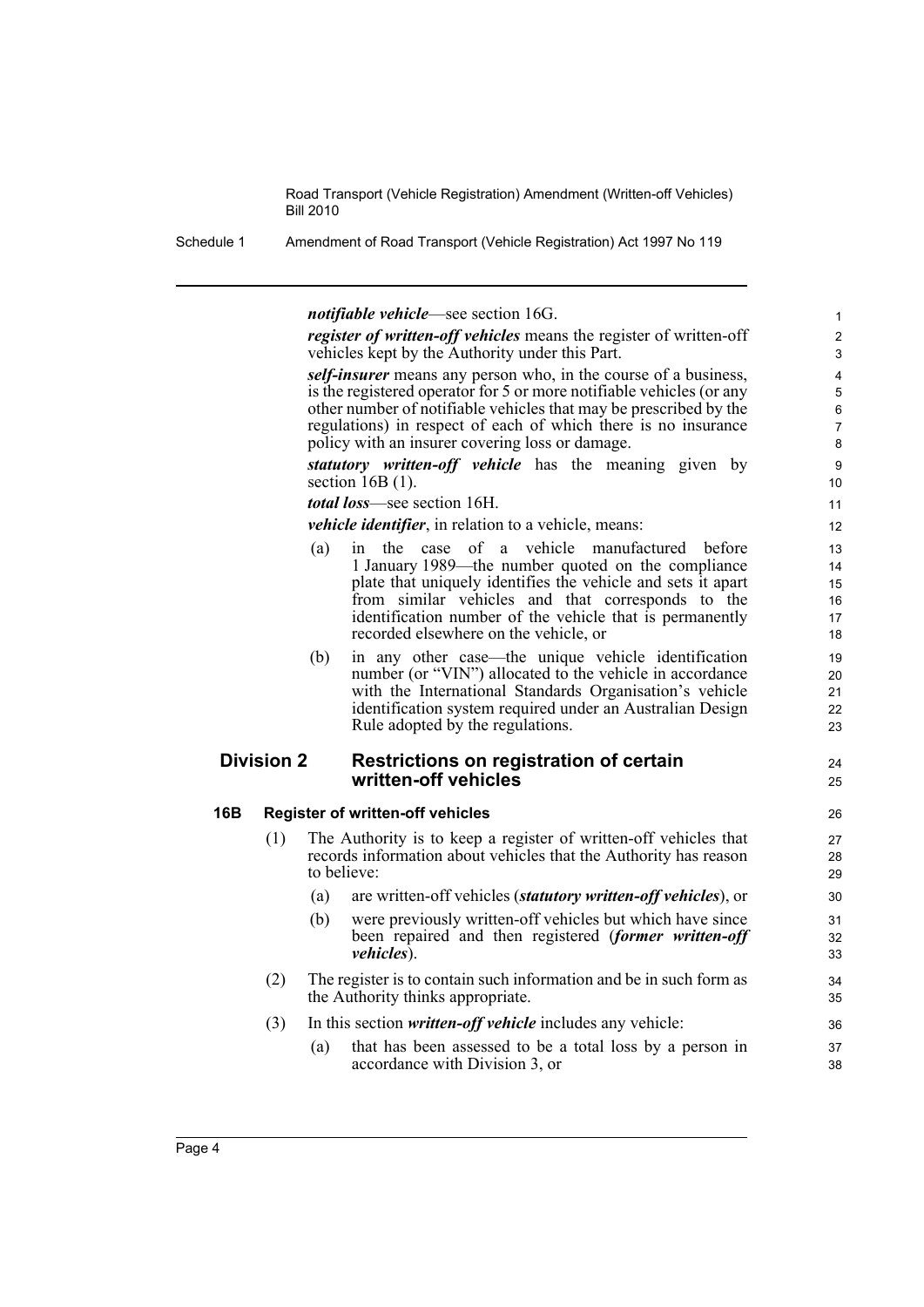|     |     | (b) | that has been disposed of to an auto-dismantler by a<br>self-insurer, or                                                                                                                                                                                                                                                             | $\mathbf{1}$<br>$\overline{c}$ |
|-----|-----|-----|--------------------------------------------------------------------------------------------------------------------------------------------------------------------------------------------------------------------------------------------------------------------------------------------------------------------------------------|--------------------------------|
|     |     | (c) | that has been demolished or<br>dismantled by<br>an<br>auto-dismantler, or                                                                                                                                                                                                                                                            | 3<br>4                         |
|     |     | (d) | that is in the control of an auto-dismantler and is intended<br>to be demolished or dismantled, or                                                                                                                                                                                                                                   | 5<br>6                         |
|     |     | (e) | that was recorded on the register of written-off vehicles on<br>the commencement day, or                                                                                                                                                                                                                                             | $\overline{7}$<br>8            |
|     |     | (f) | that is prescribed by the regulations.                                                                                                                                                                                                                                                                                               | 9                              |
| 16C |     |     | <b>Registration of written-off vehicles</b>                                                                                                                                                                                                                                                                                          | 10                             |
|     | (1) |     | The Authority must not register, renew or transfer the registration<br>of any vehicle (or if the vehicle is registered, the Authority must<br>cancel the registration of the vehicle) if its vehicle identifier is the<br>same as the vehicle identifier of a statutory written-off vehicle or<br>an interstate written-off vehicle. | 11<br>12<br>13<br>14<br>15     |
|     | (2) |     | However, subsection (1) does not apply if the vehicle is the<br>subject of an authorisation to repair and:                                                                                                                                                                                                                           | 16<br>17                       |
|     |     | (a) | the application for registration is accompanied by a<br>certificate of compliance in relation to the vehicle, or                                                                                                                                                                                                                     | 18<br>19                       |
|     |     | (b) | the Authority is satisfied that the vehicle is of a class<br>exempt by the regulations from the obligation to be the<br>subject of a certificate of compliance.                                                                                                                                                                      | 20<br>21<br>22                 |
|     | (3) |     | The Authority must not cancel the registration of a vehicle unless<br>it has first given the registered operator of the vehicle at least<br>14 days' notice of the proposed cancellation.                                                                                                                                            | 23<br>24<br>25                 |
|     | (4) |     | The Authority must not register, renew or transfer the registration<br>of a vehicle if to do so would breach a condition imposed by the<br>Authority on an authorisation to repair.                                                                                                                                                  | 26<br>27<br>28                 |
|     | (5) |     | In this section:                                                                                                                                                                                                                                                                                                                     | 29                             |
|     |     |     | <i>interstate written-off vehicle</i> means a vehicle recorded on a<br>register of written-off vehicles (however described) of another<br>Australian jurisdiction as:                                                                                                                                                                | 30<br>31<br>32                 |
|     |     | (a) | a statutory written-off vehicle or similar (being a vehicle<br>that is not permitted to be registered in that jurisdiction by<br>the vehicle registration authority of that jurisdiction), or                                                                                                                                        | 33<br>34<br>35                 |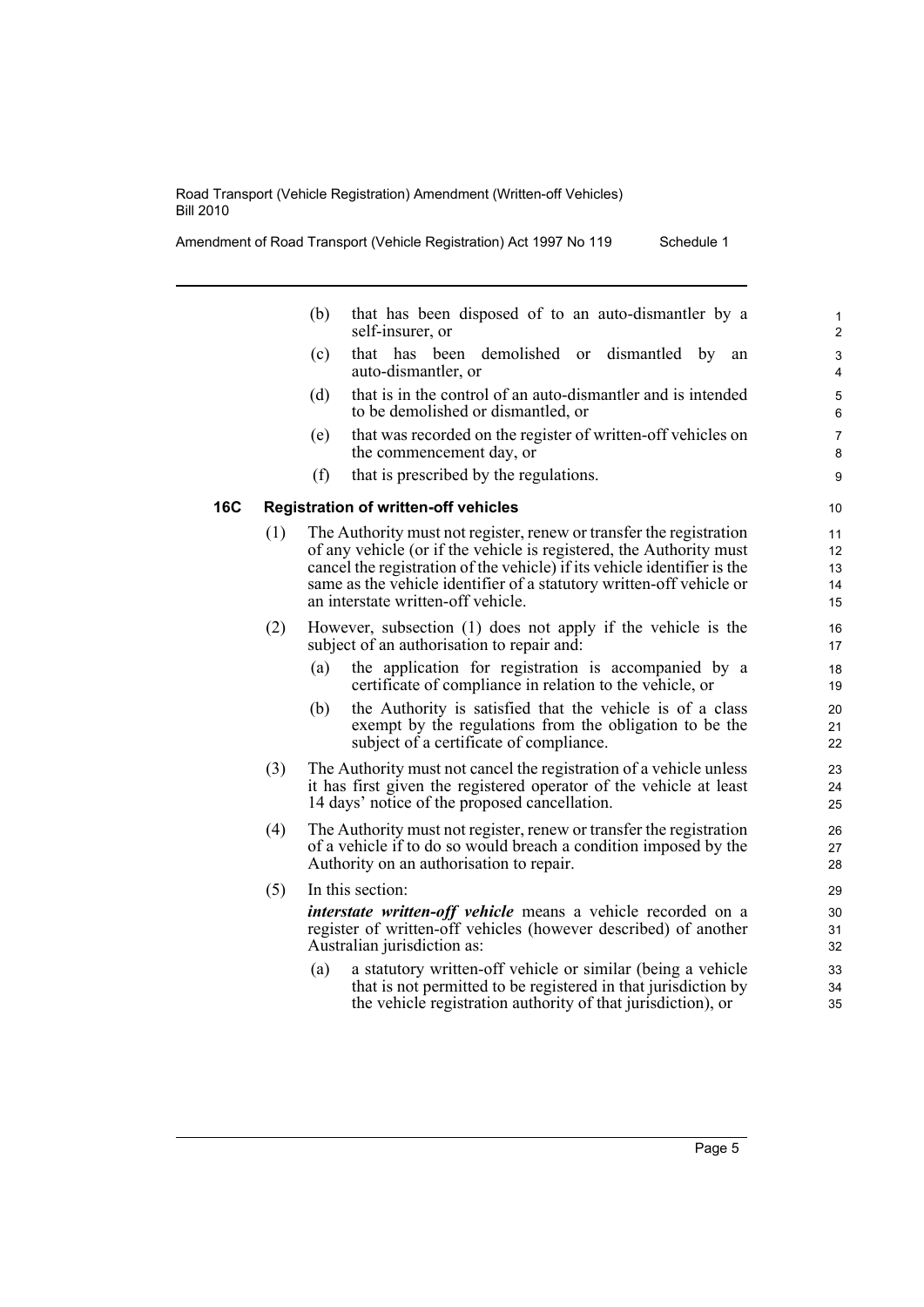Schedule 1 Amendment of Road Transport (Vehicle Registration) Act 1997 No 119

|     |     | (b) | a repairable written-off vehicle or similar (being a vehicle<br>that may in certain circumstances be registered in that<br>jurisdiction), but only if that vehicle has not been<br>registered in this or another jurisdiction since being so<br>recorded. | $\mathbf{1}$<br>$\overline{2}$<br>3<br>4<br>5 |
|-----|-----|-----|-----------------------------------------------------------------------------------------------------------------------------------------------------------------------------------------------------------------------------------------------------------|-----------------------------------------------|
| 16D |     |     | Authority must refuse certain applications for authorisations                                                                                                                                                                                             | 6                                             |
|     | (1) |     | The Authority must refuse an application for the issue of an<br>authorisation to repair a written-off vehicle if the Authority<br>reasonably believes any one or more of the following:                                                                   | 7<br>8<br>9                                   |
|     |     | (a) | that the vehicle has suffered non-repairable damage,                                                                                                                                                                                                      | 10                                            |
|     |     | (b) | that the vehicle is prescribed by the regulations as a<br>non-eligible vehicle,                                                                                                                                                                           | 11<br>12                                      |
|     |     | (c) | that the applicant is prescribed by the regulations as a<br>non-eligible person.                                                                                                                                                                          | 13<br>14                                      |
|     | (2) |     | This section does not limit the circumstances in which the<br>Authority may refuse the issue of an authorisation to repair.                                                                                                                               | 15<br>16                                      |
| 16E |     |     | <b>Applications for authorisations</b>                                                                                                                                                                                                                    | 17                                            |
|     | (1) |     | An eligible person may apply to the Authority for the issue of an<br>authorisation to repair a vehicle.                                                                                                                                                   | 18<br>19                                      |
|     | (2) |     | An application for the issue of an authorisation:                                                                                                                                                                                                         | 20                                            |
|     |     | (a) | must be in a form approved by the Authority, and                                                                                                                                                                                                          | 21                                            |
|     |     | (b) | must be accompanied by a record of an assessment made<br>in accordance with Division 3 that the vehicle has not<br>suffered non-repairable damage, and                                                                                                    | 22<br>23<br>24                                |
|     |     | (c) | must be accompanied by any fee fixed for that purpose by<br>the Authority under section 8.                                                                                                                                                                | 25<br>26                                      |
|     | (3) |     | The Authority may require an applicant to submit such other<br>information as the Authority thinks fit.                                                                                                                                                   | 27<br>28                                      |
|     | (4) |     | In determining an application, the Authority must take into<br>consideration any factors prescribed by the regulations.                                                                                                                                   | 29<br>30                                      |
|     | (5) |     | The Authority may refuse the application or may issue an<br>authorisation to repair the vehicle unconditionally or subject to<br>any of the following conditions:                                                                                         | 31<br>32<br>33                                |
|     |     | (a) | a condition that the vehicle cannot be registered in the<br>name of a person other than the applicant for a specified<br>period or for an indefinite period,                                                                                              | 34<br>35<br>36                                |
|     |     | (b) | any condition of a class prescribed by the regulations.                                                                                                                                                                                                   | 37                                            |
|     |     |     |                                                                                                                                                                                                                                                           |                                               |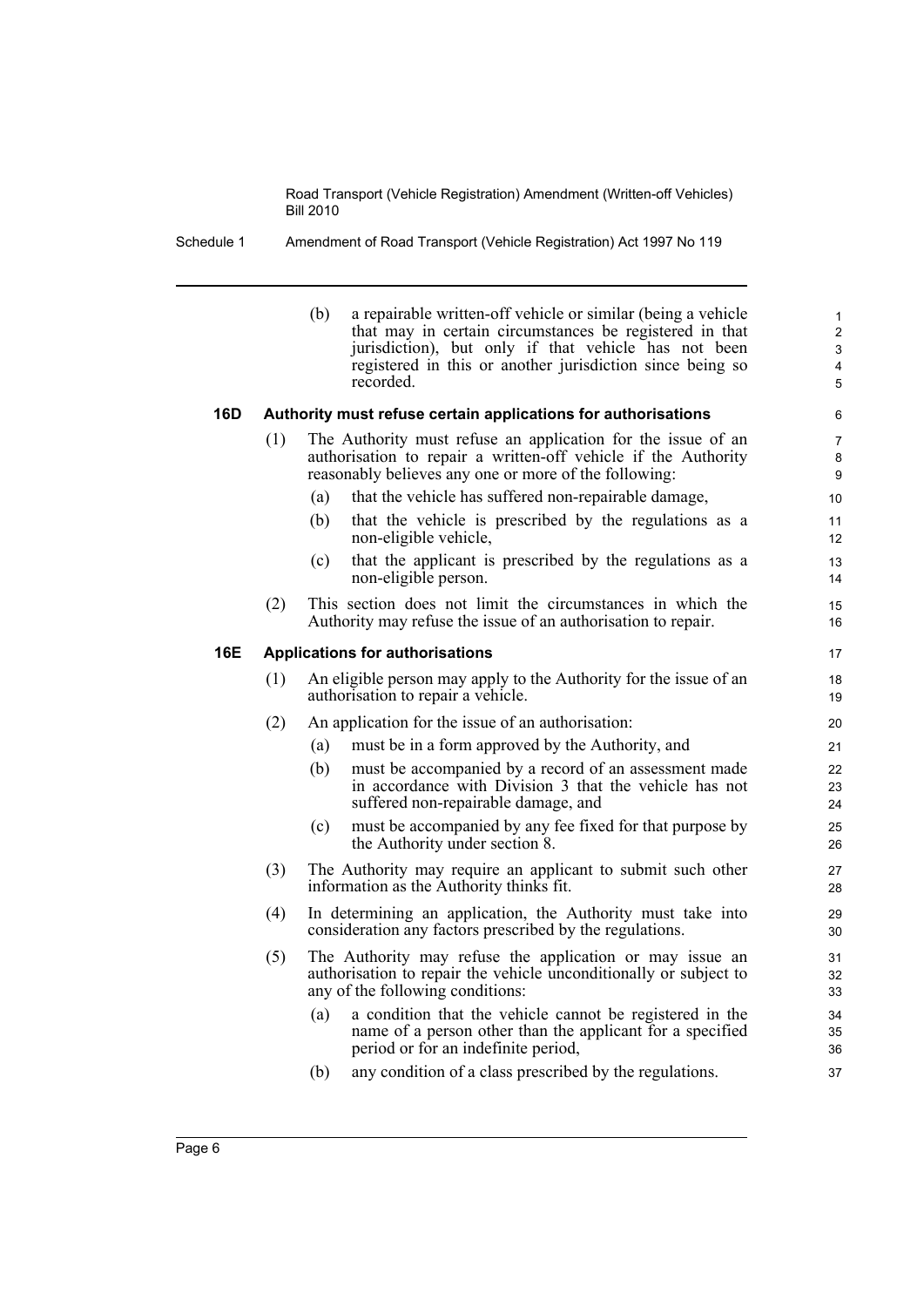Amendment of Road Transport (Vehicle Registration) Act 1997 No 119 Schedule 1

(6) If the vehicle is of a class of vehicles exempt by the regulations from the obligation to be the subject of a certificate of compliance, the authorisation to repair must state that fact.

### **Division 3 Assessment of damaged vehicles**

In this Division:

5

1 2 3

4

*assessor* means an insurer, self-insurer, auto-dismantler, dealer or other person prescribed by the regulations.

*vehicle damage assessment* means an assessment made by or on behalf of, and in the course of business of, an assessor as to whether or not a notifiable vehicle (anywhere in Australia) is a total loss.

#### **16G Notifiable vehicles**

**16F Definitions**

- (1) For the purposes of this Part, a vehicle is a *notifiable vehicle* if the vehicle:
	- (a) complies (or complied at the time of manufacture) with the requirements of all Australian Design Rules adopted by the regulations applying to it, and
	- (b) is not more than 15 years old (age being determined from the date of manufacture) or, if the regulations prescribe a different age, not more than the age so prescribed, and
	- (c) is located anywhere in Australia but is linked to the State because:
		- (i) it is registered in the State, or
		- (ii) it was last registered in the State, or
		- (iii) it has never been registered in Australia, but one or more of the incidents that caused the vehicle to be assessed as a total loss occurred in the State, and
	- (d) is not:
		- (i) a motor vehicle that has a GVM greater than 4.5 tonnes, or
		- (ii) a trailer that has a GVM greater than 4.5 tonnes.
- (2) For the purposes of this Part, a vehicle is also a *notifiable vehicle* if it is a vehicle prescribed by the regulations.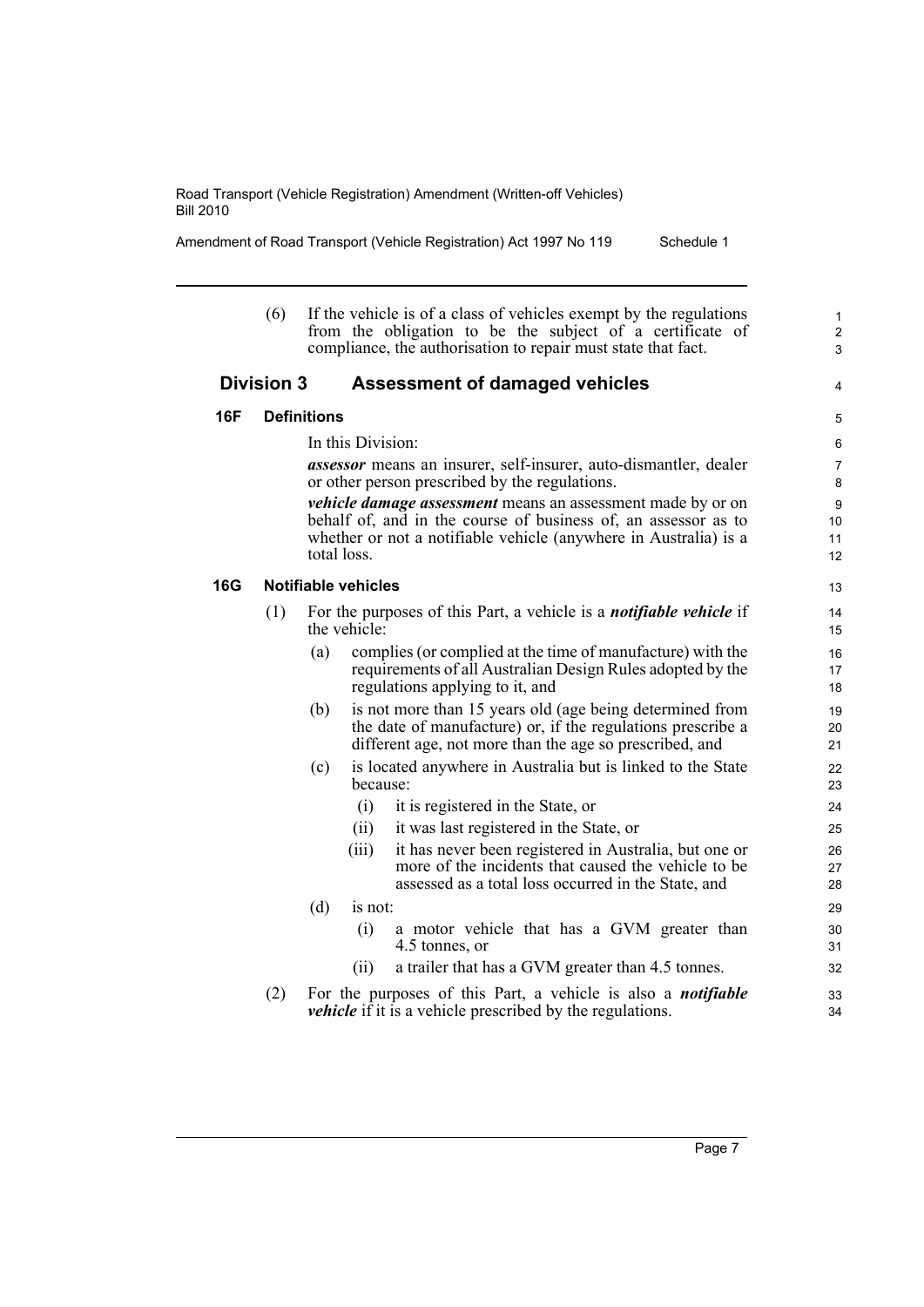Schedule 1 Amendment of Road Transport (Vehicle Registration) Act 1997 No 119

#### **16H Vehicles that are a total loss**

(1) For the purposes of this Part, a vehicle is a *total loss* if it has been damaged, dismantled or demolished to the extent that its salvage value, plus the cost of repairing the vehicle for use on a road, would be more than the market value of the vehicle immediately before the damage, dismantling or demolition.

### (2) In this section:

*market value* of a vehicle means the price that the vehicle would bring at open market, as determined (having regard to local market prices and the age and condition of the vehicle) by the person who assesses whether or not the vehicle is a total loss.

*salvage value* of a vehicle means the value of the vehicle if sold for scrap or parts, or in a damaged state, as determined by the person who assesses whether or not the vehicle is a total loss.

#### **16I Assessments as to whether a vehicle is a total loss**

- (1) An assessor must ensure that any vehicle damage assessment made by or on behalf of the assessor is made by a person who:
	- (a) has the training, qualification or experience prescribed by the regulations for the purposes of this section, or
	- (b) acts on the advice of a person who has such training, qualifications or experience.

Maximum penalty: 20 penalty units.

- (2) The Authority may, by notice in writing, exempt a person from subsection (1), before the relevant assessment is carried out. Such an exemption has effect only for the time specified in the exemption and if any conditions to which it is subject are complied with.
- (3) This section does not have effect until 6 months after the commencement day.

#### **16J Factors relevant to assessments**

An assessor must ensure that any vehicle damage assessment made by or on behalf of the assessor:

(a) includes an assessment of whether the vehicle has suffered non-repairable damage, and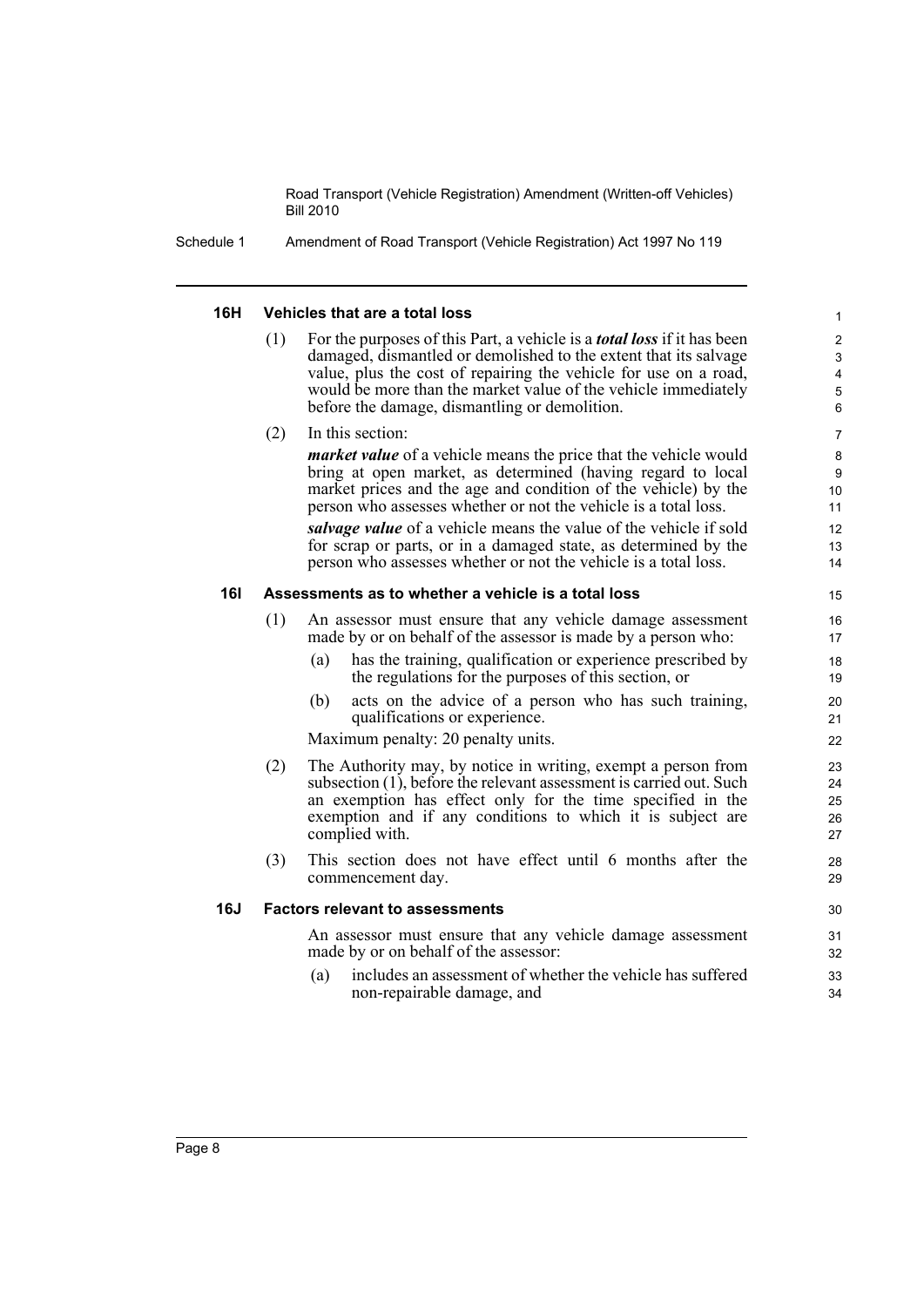Amendment of Road Transport (Vehicle Registration) Act 1997 No 119 Schedule 1

|     |     | (b)  | bases any calculation of the cost of repair of the vehicle<br>(for the purposes of assessing whether the vehicle is a total<br>loss) on the standard of repairs, and the repair methods,<br>prescribed by the regulations in relation to vehicles of that<br>type.                                                      | $\mathbf{1}$<br>$\overline{2}$<br>3<br>4<br>5 |
|-----|-----|------|-------------------------------------------------------------------------------------------------------------------------------------------------------------------------------------------------------------------------------------------------------------------------------------------------------------------------|-----------------------------------------------|
|     |     |      | Maximum penalty:                                                                                                                                                                                                                                                                                                        | 6                                             |
|     |     | (a)  | in the case of a corporation, 250 penalty units for a first<br>offence or 500 penalty units for a second or subsequent<br>offence, or                                                                                                                                                                                   | $\overline{7}$<br>8<br>9                      |
|     |     | (b)  | in any other case, 50 penalty units for a first offence or<br>100 penalty units for a second or subsequent offence.                                                                                                                                                                                                     | 10<br>11                                      |
| 16K |     |      | Provision of results of assessments                                                                                                                                                                                                                                                                                     | 12                                            |
|     | (1) |      | An assessor must, if requested to do so by the registered operator<br>or owner of a notifiable vehicle or a person authorised by the<br>Authority, provide the operator, owner or person with a written<br>record of any vehicle damage assessment made by or on behalf<br>of the assessor of that vehicle setting out: | 13<br>14<br>15<br>16<br>17                    |
|     |     | (a)  | a statement as to whether or not the vehicle has suffered<br>non-repairable damage, and                                                                                                                                                                                                                                 | 18<br>19                                      |
|     |     | (b)  | any other information prescribed by the regulations.                                                                                                                                                                                                                                                                    | 20                                            |
|     |     |      | Maximum penalty: 20 penalty units.                                                                                                                                                                                                                                                                                      | 21                                            |
|     | (2) | out: | An assessor must, if directed in writing to do so by an authorised<br>officer, provide the Authority with a written record of any vehicle<br>damage assessment made by or on behalf of the assessor setting                                                                                                             | 22<br>23<br>24<br>25                          |
|     |     | (a)  | a statement as to whether or not the vehicle has suffered<br>non-repairable damage, and                                                                                                                                                                                                                                 | 26<br>27                                      |
|     |     | (b)  | any other information specified in the direction.<br>Maximum penalty: 20 penalty units.                                                                                                                                                                                                                                 | 28<br>29                                      |
|     | (3) |      | More than one direction may be issued under subsection (2).<br>Note. Section 307C of the Crimes Act 1900 makes it an offence for a<br>person to produce a record under this section if the person does so<br>knowing that the record is false or misleading.                                                            | 30<br>31<br>32<br>33                          |
| 16L |     |      | Information about written-off and demolished vehicles                                                                                                                                                                                                                                                                   | 34                                            |
|     | (1) |      | An assessor must ensure that the Authority is provided with the<br>information required by the regulations concerning each<br>notifiable vehicle that is assessed as being a total loss in the                                                                                                                          | 35<br>36<br>37                                |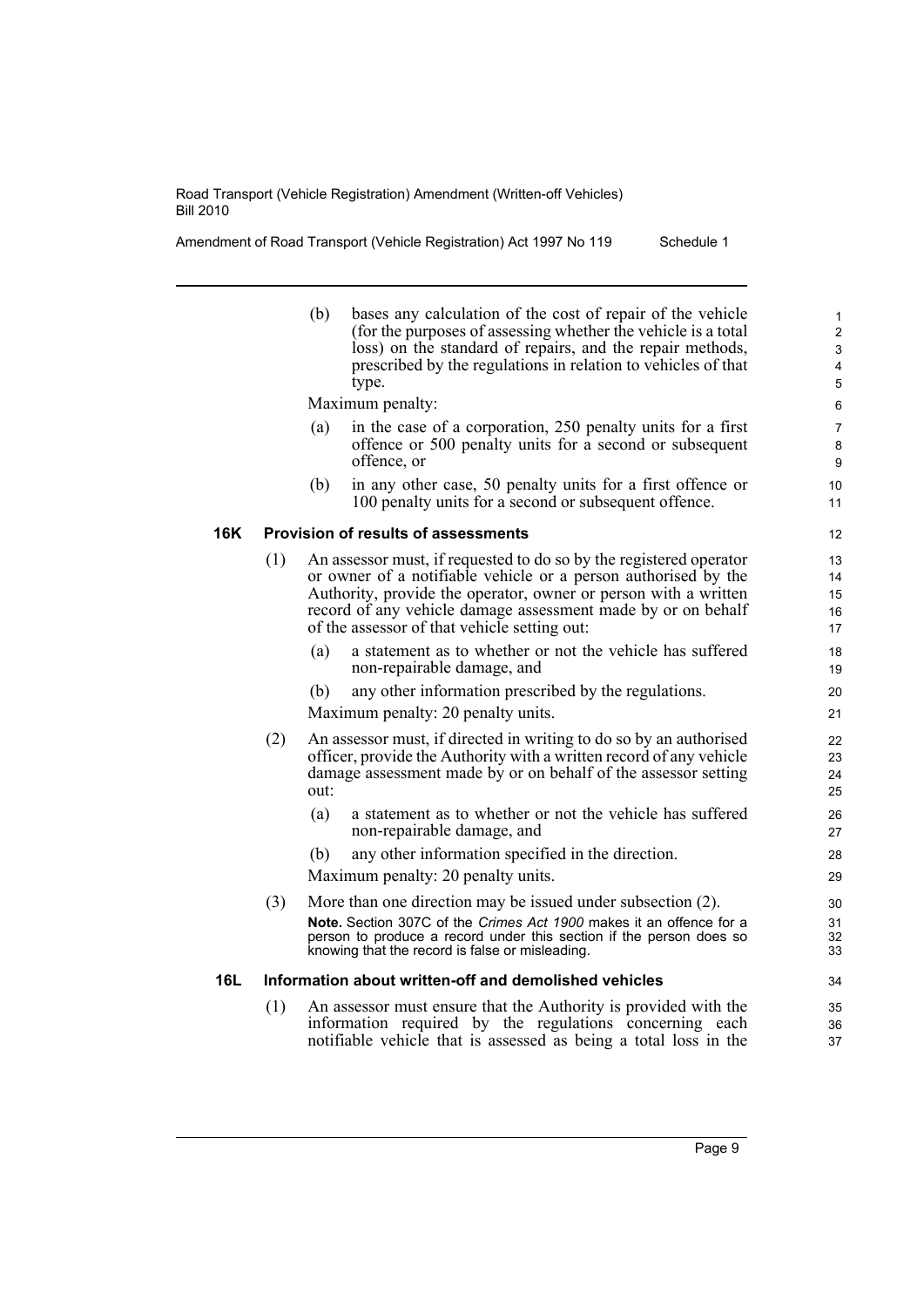Schedule 1 Amendment of Road Transport (Vehicle Registration) Act 1997 No 119

course of a vehicle damage assessment conducted by or on behalf of the assessor:

- (a) within 7 days after the assessment and before the vehicle is sold or otherwise disposed of, or
- (b) within any other time prescribed by the regulations.
- (2) A self-insurer must ensure that the Authority is provided with the information required by the regulations concerning each notifiable vehicle that is taken to be a total loss by virtue of being disposed of by the self-insurer (anywhere in Australia) to an auto-dismantler:
	- (a) within 7 days after the vehicle is disposed of, or
	- (b) within any other time prescribed by the regulations.
- (3) An auto-dismantler must ensure that the Authority is provided with the information required by the regulations concerning each notifiable vehicle that the auto-dismantler intends to demolish or dismantle (anywhere in Australia) in the course of the business carried on by the auto-dismantler:
	- (a) within 7 days after the auto-dismantler forms the intention to demolish or dismantle the vehicle, or
	- (b) within any other time prescribed by the regulations.
- (4) Despite subsection (3), the information must be provided before the part of the vehicle to which the vehicle identifier is attached is sold or otherwise disposed of.
- (5) A person (other than an insurer) is not guilty of an offence against this section in respect of a failure to provide information concerning a notifiable vehicle if the person satisfies the court that the person believed, on reasonable grounds, that the required information concerning the vehicle had already been provided to the Authority by another person under this section.

Maximum penalty: 20 penalty units.

#### **16M Maintenance of records**

- (1) An assessor must maintain, and keep for at least 7 years, the following records in relation to each vehicle damage assessment made by or on behalf of the assessor:
	- (a) the records required by the regulations,
	- (b) any other records that the Authority, by notice in writing, requires the assessor to maintain.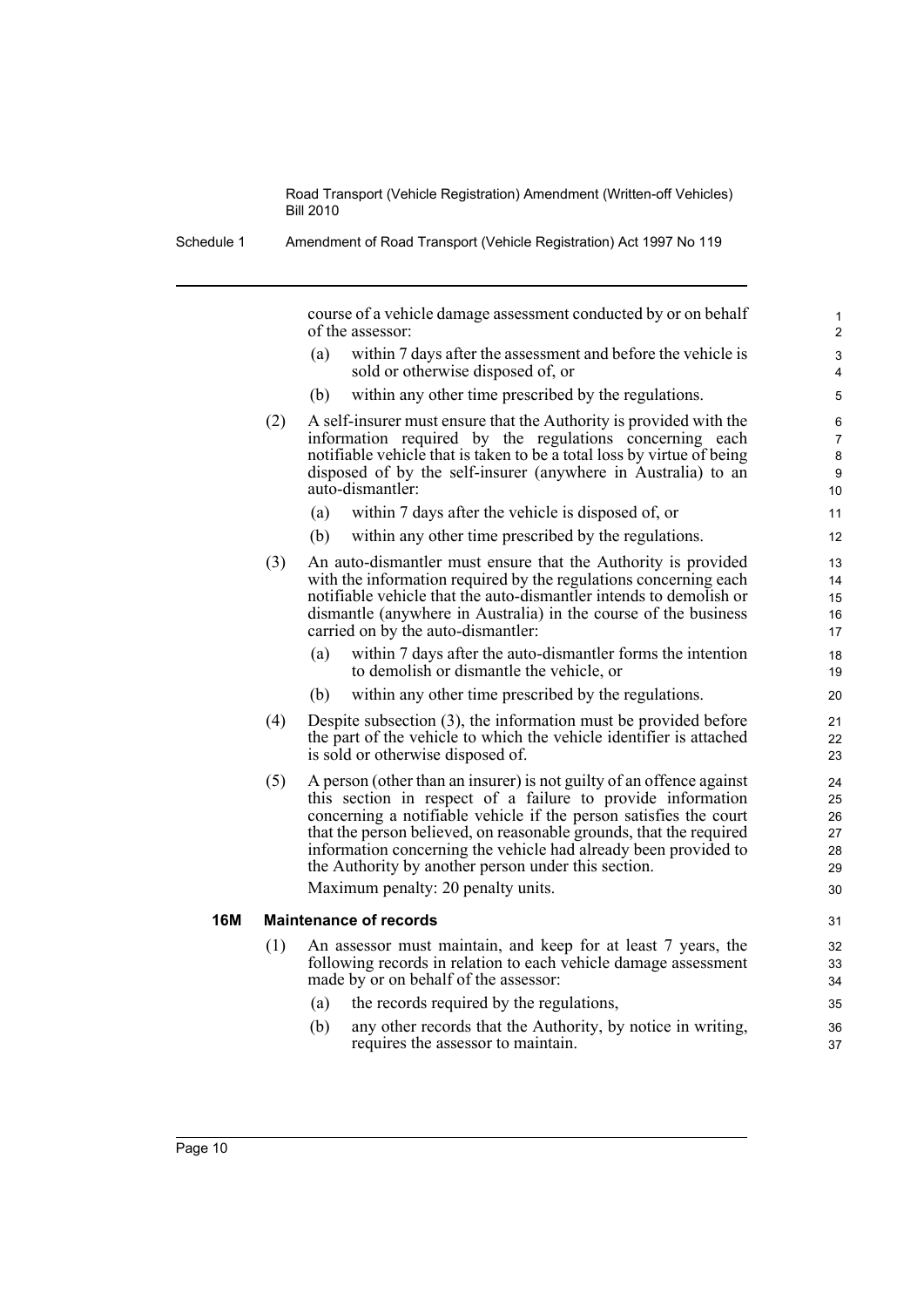Amendment of Road Transport (Vehicle Registration) Act 1997 No 119 Schedule 1

(2) An authorised officer may, for the purposes of determining whether this Part has been complied with, direct in writing any person to produce any records required to be maintained under this Division. (3) A person must comply with such a direction within the time specified in the direction.

Maximum penalty: 20 penalty units.

6 7

### **16N False assessments**

A person must not induce, attempt to influence, or coerce the making of a false vehicle damage assessment or a vehicle damage assessment that does not comply with this Part.

Maximum penalty:

- (a) in the case of a corporation, 250 penalty units for a first offence or 500 penalty units for a second or subsequent offence, or
- (b) in any other case, 50 penalty units for a first offence or 100 penalty units for a second or subsequent offence.

#### **16O Removal of vehicle identifiers**

An assessor must ensure that reasonable steps are taken to remove, deface, obliterate or destroy the vehicle identifier on any part of a vehicle that has been assessed as being a total loss by or on behalf of the assessor, if required to do so:

- (a) by the regulations, or
- (b) by notice in writing served on the assessor by the Authority.

Maximum penalty: 20 penalty units.

### **16P Duty to attach written-off warning label to written-off vehicles**

- (1) An assessor must ensure that a written-off warning label is attached, in accordance with the regulations, at all times to any vehicle in the person's possession or control that has been assessed as being a total loss:
	- (a) to the part of the vehicle to which the vehicle identifier is attached (in the case of a dismantled vehicle), or
	- (b) to the vehicle (in any other case).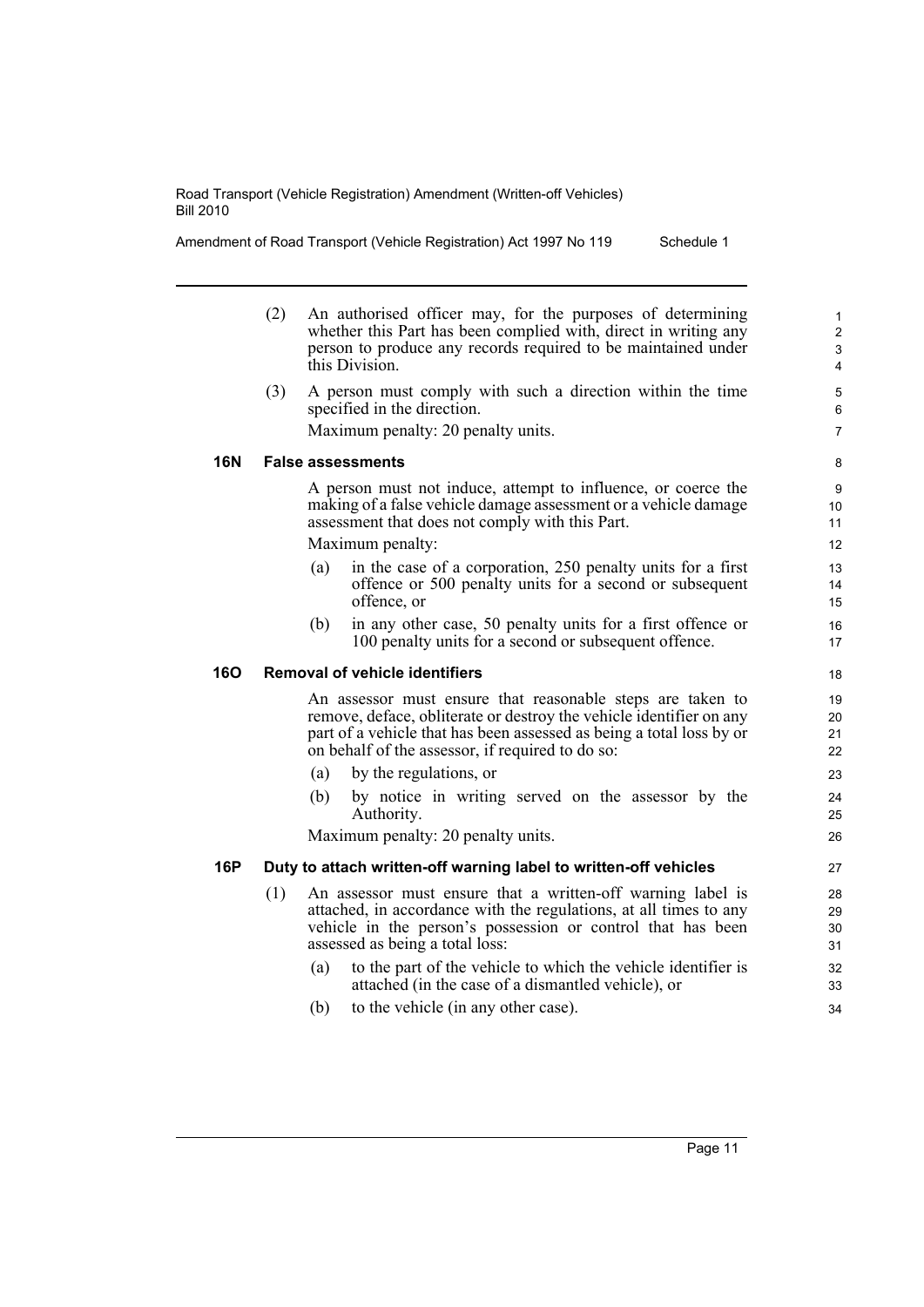| Schedule 1 | Amendment of Road Transport (Vehicle Registration) Act 1997 No 119 |
|------------|--------------------------------------------------------------------|
|            |                                                                    |

|     | (2)                                 |     | The label must be attached within the period in which the<br>information must be provided to the Authority about the vehicle<br>under section 16L.                                        | 1<br>$\overline{2}$<br>3 |  |
|-----|-------------------------------------|-----|-------------------------------------------------------------------------------------------------------------------------------------------------------------------------------------------|--------------------------|--|
|     |                                     |     | Maximum penalty: 20 penalty units.                                                                                                                                                        | 4                        |  |
|     | <b>General</b><br><b>Division 4</b> |     |                                                                                                                                                                                           |                          |  |
| 16Q |                                     |     | <b>Certificates of compliance</b>                                                                                                                                                         | 6                        |  |
|     | (1)                                 |     | A licensed repairer may issue, in a form approved by the<br>Authority, a certificate of compliance in relation to a vehicle if:                                                           | 7<br>8                   |  |
|     |                                     | (a) | the repairer's licence is of a class that authorises the<br>repairer to repair the type of vehicle, and the type of<br>vehicle damage, the subject of certification, and                  | 9<br>10<br>11            |  |
|     |                                     | (b) | the licensed repairer is satisfied that the standard of repairs,<br>and the repair methods used, are in accordance with the<br>requirements adopted by or set out in the regulations.     | 12<br>13<br>14           |  |
|     | (2)                                 |     | A licensed repairer must not issue a certificate of compliance that<br>he or she knows, or ought reasonably to know, is false or<br>misleading in a material particular.                  | 15<br>16<br>17           |  |
|     |                                     |     | Maximum penalty: 20 penalty units.                                                                                                                                                        | 18                       |  |
|     | (3)                                 |     | A person must not attempt to obtain a certificate of compliance<br>by a false or misleading statement or any misrepresentation or<br>other dishonest means.                               | 19<br>20<br>21           |  |
|     |                                     |     | Maximum penalty: 20 penalty units.                                                                                                                                                        | 22                       |  |
|     | (4)                                 |     | The Authority may do any of the following in respect of a vehicle<br>that is the subject of a certificate of compliance referred to in<br>subsection $(2)$ or $(3)$ :                     | 23<br>24<br>25           |  |
|     |                                     | (a) | amend the register of written-off vehicles accordingly,                                                                                                                                   | 26                       |  |
|     |                                     | (b) | suspend the registration of the vehicle,                                                                                                                                                  | 27                       |  |
|     |                                     | (c) | refuse to transfer the registration of the vehicle,                                                                                                                                       | 28                       |  |
|     |                                     | (d) | cancel the registration of the vehicle.                                                                                                                                                   | 29                       |  |
|     | (5)                                 |     | The Authority must not cancel the registration of a vehicle unless<br>it has first given the registered operator of the vehicle at least<br>14 days' notice of the proposed cancellation. | 30<br>31<br>32           |  |
|     | (6)                                 |     | A person who is not a licensed repairer must not purport to issue<br>a certificate of compliance or advertise that the person is willing<br>to issue a certificate of compliance.         | 33<br>34<br>35           |  |
|     |                                     |     | Maximum penalty: 1,000 penalty units.                                                                                                                                                     | 36                       |  |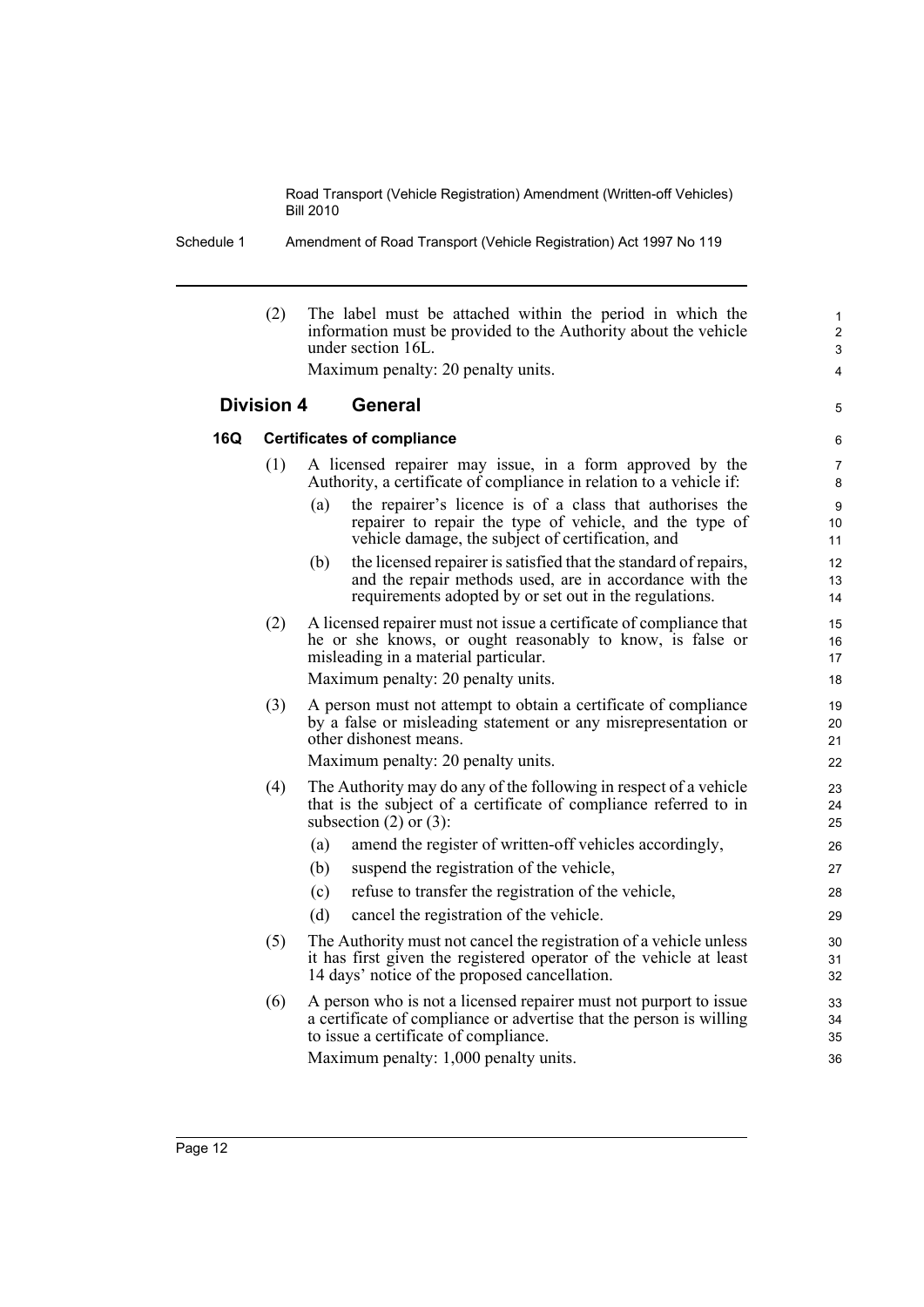Amendment of Road Transport (Vehicle Registration) Act 1997 No 119 Schedule 1

| 16R        |     | Access to register of written-off vehicles                                                                                                                      | $\mathbf{1}$        |
|------------|-----|-----------------------------------------------------------------------------------------------------------------------------------------------------------------|---------------------|
|            | (1) | The Authority is not to provide access to the register of<br>written-off vehicles except as provided by this section.                                           | $\overline{2}$<br>3 |
|            | (2) | The Authority may allow the following to have access to the<br>register:                                                                                        | $\overline{4}$<br>5 |
|            |     | (a)<br>a government department, a public authority, a local<br>authority or the NSW Police Force,                                                               | 6<br>$\overline{7}$ |
|            |     | (b)<br>a government department, a public authority, a local<br>authority or the police force of another State, a Territory or<br>the Commonwealth,              | 8<br>9<br>10        |
|            |     | Austroads, but only for the purpose of its national database<br>(c)<br>of written-off vehicles and information about them,                                      | 11<br>12            |
|            |     | (d)<br>an insurer, self-insurer, auto-dismantler or dealer,                                                                                                     | 13                  |
|            |     | (e)<br>any other person or body, or class of persons or bodies,<br>prescribed by the regulations.                                                               | 14<br>15            |
|            | (3) | The Authority may provide a person or body with information<br>contained in the register.                                                                       | 16<br>17            |
|            | (4) | The Authority may:                                                                                                                                              | 18                  |
|            |     | impose any conditions that the Authority considers<br>(a)<br>appropriate on the provision of access, or the provision of<br>information, under this section, or | 19<br>20<br>21      |
|            |     | limit the level of detail to which access is provided under<br>(b)<br>this section as the Authority considers appropriate.                                      | 22<br>23            |
| <b>16S</b> |     | Interference with register of written-off vehicles                                                                                                              | 24                  |
|            |     | A person must not, except as authorised by the Authority:                                                                                                       | 25                  |
|            |     | obtain access to the register of written-off vehicles or<br>(a)<br>information contained in the register, or                                                    | 26<br>27            |
|            |     | (b)<br>make, alter or delete an entry in the register, or                                                                                                       | 28                  |
|            |     | interfere with the register in any other way.<br>(c)                                                                                                            | 29                  |
|            |     | Maximum penalty: 250 penalty units.                                                                                                                             | 30                  |
| 16T        |     | Unauthorised disclosure of information                                                                                                                          | 31                  |
|            |     | A person must not disclose any information obtained in<br>connection with the administration or execution of this Part,<br>except:                              | 32<br>33<br>34      |
|            |     | in connection with the administration or execution of this<br>(a)<br>Act or the regulations, or                                                                 | 35<br>36            |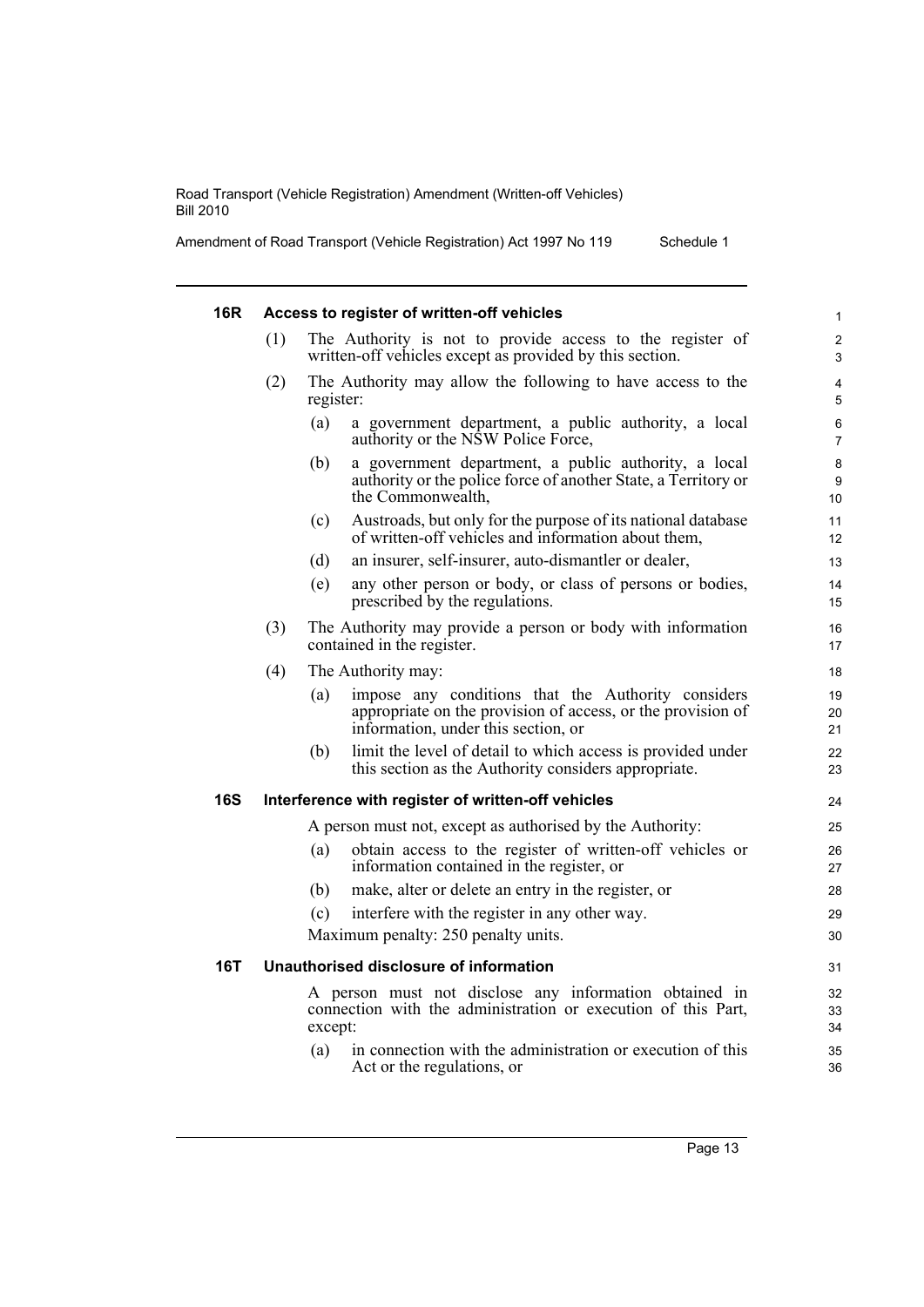Schedule 1 Amendment of Road Transport (Vehicle Registration) Act 1997 No 119

|     |     | (b)                | for the purposes of Austroads administering a national<br>database of written-off vehicles and information about<br>them and allowing driver licensing and vehicle registration<br>authorities in the other States and Territories to have<br>access to the information in the national database, or                                                                                                                                                                                                                                           | $\mathbf{1}$<br>$\boldsymbol{2}$<br>3<br>$\overline{4}$<br>5 |
|-----|-----|--------------------|------------------------------------------------------------------------------------------------------------------------------------------------------------------------------------------------------------------------------------------------------------------------------------------------------------------------------------------------------------------------------------------------------------------------------------------------------------------------------------------------------------------------------------------------|--------------------------------------------------------------|
|     |     | (c)                | for the purposes of any legal proceedings arising out of this<br>Act or the regulations or of any report of such proceedings,<br><sub>or</sub>                                                                                                                                                                                                                                                                                                                                                                                                 | $\,6\,$<br>$\overline{7}$<br>8                               |
|     |     | (d)                | to the Motor Vehicle Repair Industry Authority constituted<br>under the Motor Vehicle Repairs Act 1980 for the purposes<br>of any disciplinary or legal proceedings arising out of that<br>Act or the regulations under that Act, or                                                                                                                                                                                                                                                                                                           | 9<br>10<br>11<br>12                                          |
|     |     | (e)                | in the circumstances prescribed by the regulations.                                                                                                                                                                                                                                                                                                                                                                                                                                                                                            | 13                                                           |
|     |     |                    | Maximum penalty: 20 penalty units.                                                                                                                                                                                                                                                                                                                                                                                                                                                                                                             | 14                                                           |
| 16U |     |                    | Certificate evidence                                                                                                                                                                                                                                                                                                                                                                                                                                                                                                                           | 15                                                           |
|     | (1) |                    | A statement in a certificate purporting to have been issued by an<br>Australian Authority or Australian authorised officer that, at a<br>specified time or during a specified period, a specified vehicle<br>was or was not on the register of written-off vehicles or a register<br>of written-off vehicles (however described) kept under a law of<br>another Australian jurisdiction is admissible as evidence in any<br>legal proceedings and is, until admissible evidence is given to the<br>contrary, evidence of the matter certified. | 16<br>17<br>18<br>19<br>20<br>21<br>22<br>23                 |
|     | (2) |                    | In this section, Australian Authority and Australian authorised<br>officer have the same meaning as in the Road Transport<br>(General) Act 2005.                                                                                                                                                                                                                                                                                                                                                                                               | 24<br>25<br>26                                               |
| 16V |     | <b>Regulations</b> |                                                                                                                                                                                                                                                                                                                                                                                                                                                                                                                                                | 27                                                           |
|     | (1) |                    | Without limiting section 14, the regulations may make provision<br>for or with respect to the following matters:                                                                                                                                                                                                                                                                                                                                                                                                                               | 28<br>29                                                     |
|     |     | (a)                | any matter relating to the registration of written-off<br>vehicles,                                                                                                                                                                                                                                                                                                                                                                                                                                                                            | 30<br>31                                                     |
|     |     | (b)                | any matter relating to the issue of authorisations to repair,                                                                                                                                                                                                                                                                                                                                                                                                                                                                                  | 32                                                           |
|     |     | (c)                | any matter relating to the making of vehicle damage<br>assessments under this Part, including the conduct or<br>duties of persons making those assessments,                                                                                                                                                                                                                                                                                                                                                                                    | 33<br>34<br>35                                               |
|     |     | (d)                | any matter relating to the making and keeping of records<br>under this Part and the furnishing of information and<br>records,                                                                                                                                                                                                                                                                                                                                                                                                                  | 36<br>37<br>38                                               |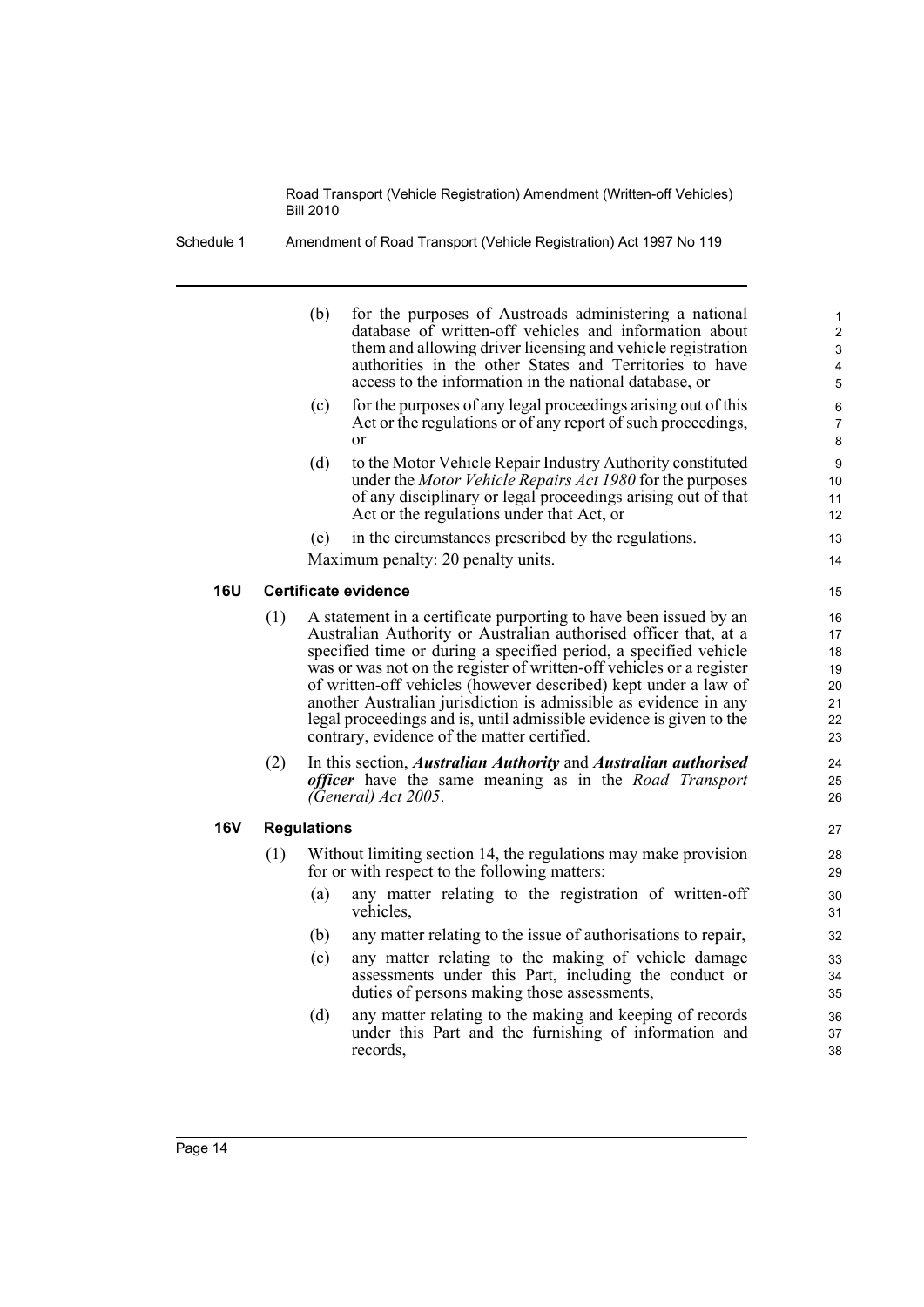Amendment of Road Transport (Vehicle Registration) Act 1997 No 119 Schedule 1

|          |        |     | any matter relating to the issue of certificates of<br>(e)<br>compliance, including the conduct or duties of persons<br>issuing certificates of compliance,                                                                                                                          | $\mathbf{1}$<br>$\overline{2}$<br>3  |
|----------|--------|-----|--------------------------------------------------------------------------------------------------------------------------------------------------------------------------------------------------------------------------------------------------------------------------------------|--------------------------------------|
|          |        |     | (f)<br>any matter relating to written-off warning labels,                                                                                                                                                                                                                            | $\overline{4}$                       |
|          |        |     | the disclosure of information obtained in connection with<br>(g)<br>the administration or execution of this Part.                                                                                                                                                                    | 5<br>6                               |
|          |        | (2) | The regulations may require any person to provide the Authority<br>with the information prescribed by the regulations concerning<br>any notifiable vehicle that is assessed as being a total loss while<br>in the care, custody or control of the person (anywhere in<br>Australia). | $\overline{7}$<br>8<br>9<br>10<br>11 |
|          |        | (3) | The regulations may exempt, with or without conditions, any<br>vehicle, any class of vehicles or any class of persons from the<br>operation of all or any of the provisions of this Part.                                                                                            | 12<br>13<br>14                       |
|          |        | (4) | The regulations may adopt a provision set out in any specified<br>publication.                                                                                                                                                                                                       | 15<br>16                             |
| $^{[3]}$ |        |     | <b>Schedule 3 Savings and transitional provisions</b>                                                                                                                                                                                                                                | 17                                   |
|          |        |     | Insert at the end of clause $1(1)$ :                                                                                                                                                                                                                                                 | 18                                   |
|          |        |     | Road Transport (Vehicle Registration) Amendment (Written-off<br>Vehicles) Act 2010                                                                                                                                                                                                   | 19<br>20                             |
| [4]      |        |     | Schedule 3, Part 5                                                                                                                                                                                                                                                                   | 21                                   |
|          |        |     | Insert after clause 21:                                                                                                                                                                                                                                                              | 22                                   |
|          | Part 5 |     | Provisions consequent on enactment of<br><b>Road Transport (Vehicle Registration)</b><br><b>Amendment (Written-off Vehicles) Act 2010</b>                                                                                                                                            | 23<br>24<br>25                       |
|          | 22     |     | <b>Definition</b>                                                                                                                                                                                                                                                                    | 26                                   |
|          |        |     | In this Part:                                                                                                                                                                                                                                                                        | 27                                   |
|          |        |     | commencement day means the day on which Part 2AA of this<br>Act commences.                                                                                                                                                                                                           | 28<br>29                             |
|          | 23     |     | Keeping of register of written-off vehicles                                                                                                                                                                                                                                          | 30                                   |
|          |        | (1) | The register kept under section 255 of the <i>Road Transport</i>                                                                                                                                                                                                                     | 31                                   |
|          |        |     | (General) Act 2005 immediately before the commencement day<br>is taken to be the register required to be kept under section 16B<br>of this Act.                                                                                                                                      | 32<br>33<br>34                       |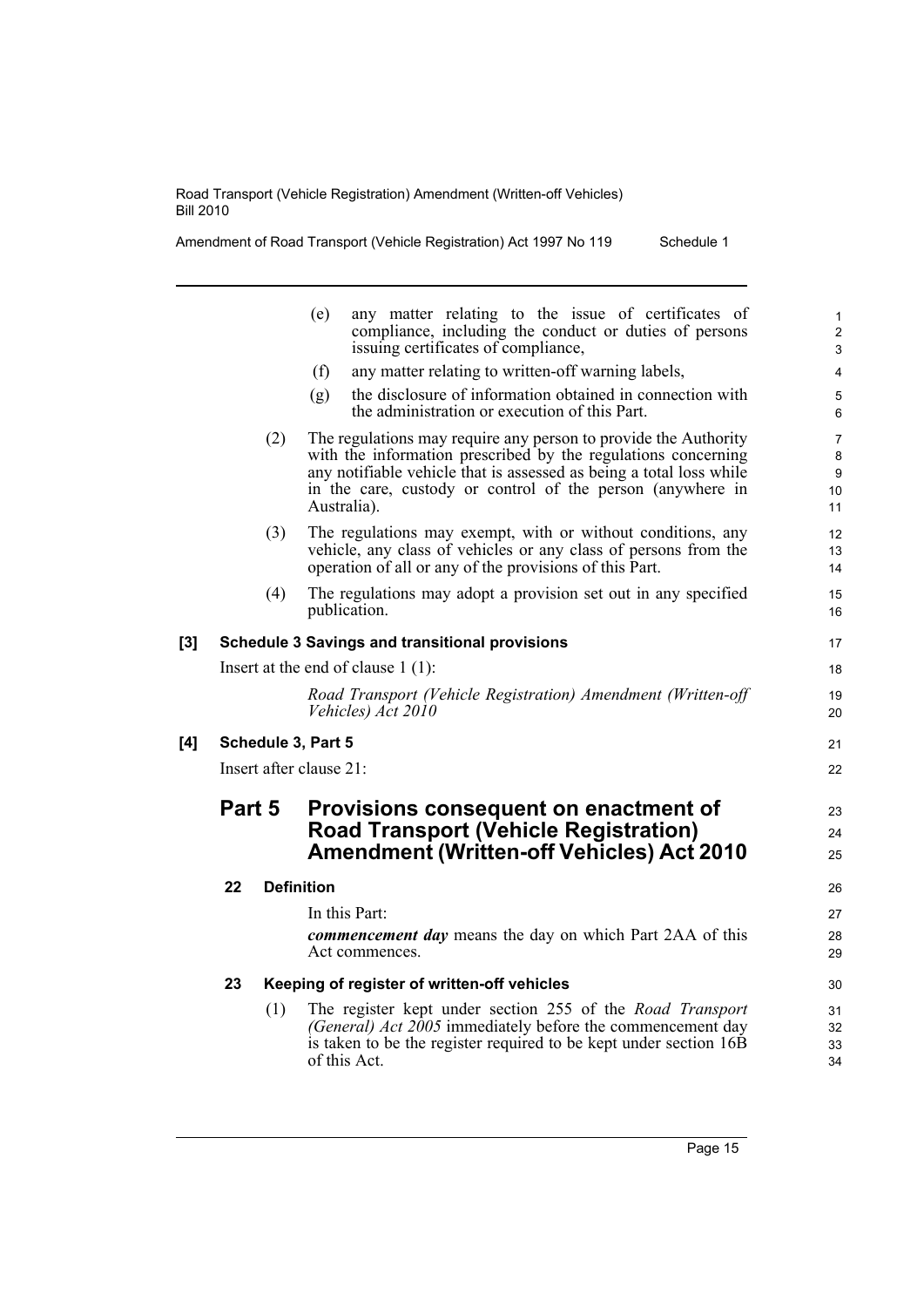- Schedule 1 Amendment of Road Transport (Vehicle Registration) Act 1997 No 119
	- (2) As soon as practicable after the commencement day, the Authority must record on the register as statutory written-off vehicles all vehicles that, immediately before that time, were recorded as having the status of being wrecked.

(3) A vehicle that, immediately before the commencement day, is registered and is recorded on the register of written-off vehicles as a repairable written-off vehicle is, for the purposes of Part 2AA of this Act, taken to be a former written-off vehicle.

#### **24 Existing repairable written-off vehicles may be registered without authorisation to repair or certificate of compliance**

- (1) A vehicle is not required to be the subject of an authorisation to repair under section 16C (2) if the vehicle was recorded on the register of written-off vehicles as a repairable written-off vehicle on the commencement day and the vehicle is registered within 2 years after that day. Any such vehicle may, during that 2-year period, be recorded on the register of written-off vehicles as a repairable written-off vehicle.
- (2) An application to register a vehicle that was recorded on the register of written-off vehicles as a repairable written-off vehicle on the commencement day is not required to be accompanied by a certificate of compliance under section 16C (2) in relation to the vehicle if the application is lodged with the Authority within 6 months after the commencement day.

#### **25 Former written-off vehicles may be referred to as repairable written-off vehicles**

A vehicle that is recorded on the register of written-off vehicles under Part 2AA of this Act as a former written-off vehicle may also be referred to as a repairable written-off vehicle.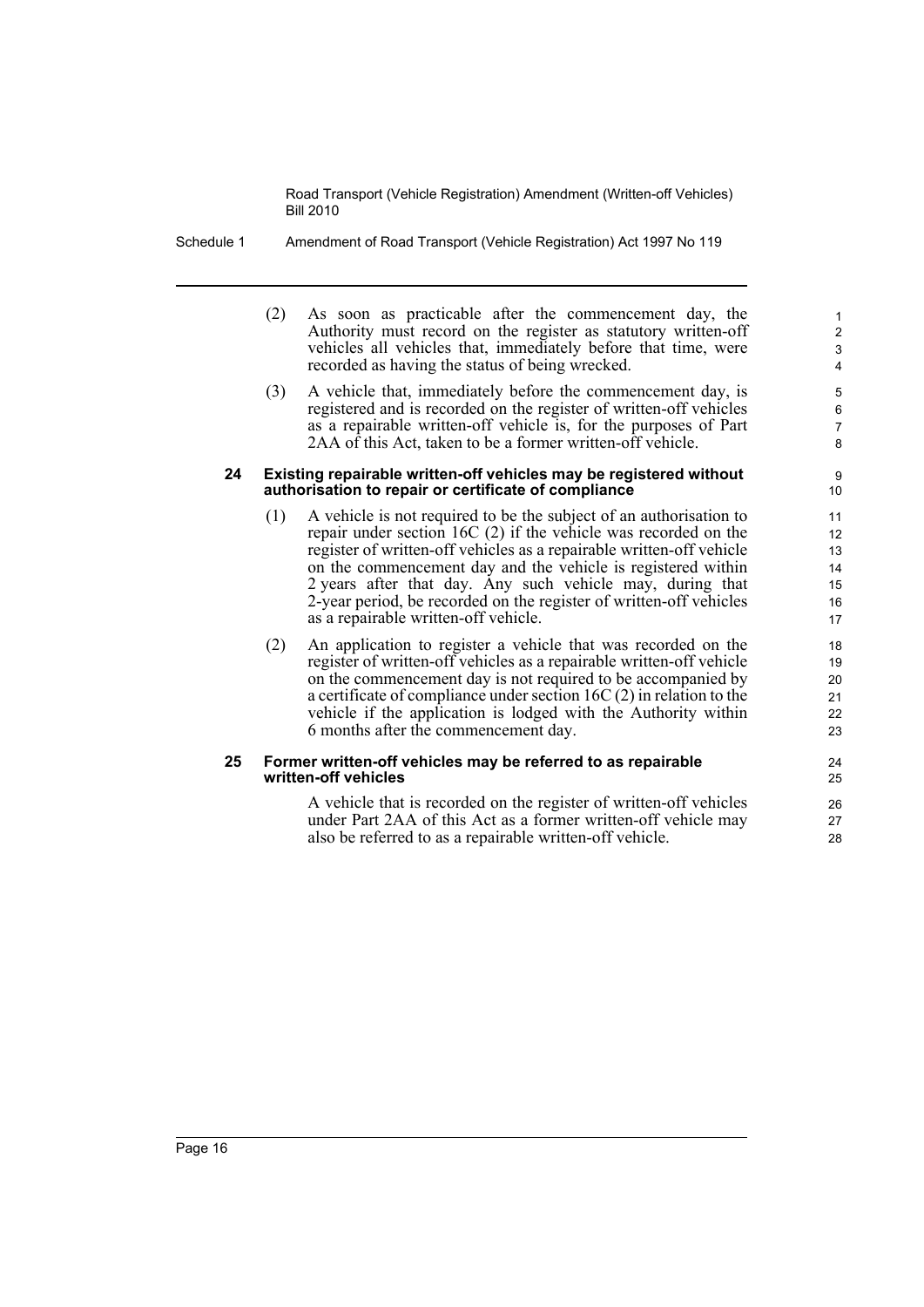Amendment of Motor Vehicle Repairs Act 1980 No 71 Schedule 2

<span id="page-24-0"></span>

| <b>Schedule 2</b> |                              | <b>Amendment of Motor Vehicle Repairs</b><br><b>Act 1980 No 71</b>                                                                                              | $\mathbf{1}$<br>2   |
|-------------------|------------------------------|-----------------------------------------------------------------------------------------------------------------------------------------------------------------|---------------------|
| [1]               | <b>Section 4 Definitions</b> |                                                                                                                                                                 | 3                   |
|                   |                              | Insert in alphabetical order in section $4(1)$ :                                                                                                                | 4                   |
|                   |                              | <i>certification work</i> means work relating to the issue of a                                                                                                 | 5                   |
|                   |                              | certificate of compliance under Part 2AA of the Road Transport<br>(Vehicle Registration) Act 1997.                                                              | 6<br>$\overline{7}$ |
| [2]               | this Part                    | Section 42 Grounds on which a licence holder may be dealt with under                                                                                            | 8<br>9              |
|                   |                              | Insert after section 42 (1) (d):                                                                                                                                | 10                  |
|                   |                              | (d1)<br>that the holder has been convicted of an offence under, or                                                                                              | 11                  |
|                   |                              | may have failed to comply with, section 16Q of the Road<br>Transport (Vehicle Registration) Act 1997 or the                                                     | 12<br>13            |
|                   |                              | regulations made under Part 2AA of that Act,                                                                                                                    | 14                  |
| $[3]$             |                              | Section 73 Authority may require information                                                                                                                    | 15                  |
|                   |                              | Insert "or certification work" after "repair work" in section 73 (1).                                                                                           | 16                  |
| [4]               | <b>Section 73 (3)</b>        |                                                                                                                                                                 | 17                  |
|                   | 1997" after "Part 4".        | Insert ", or section 16Q of the Road Transport (Vehicle Registration) Act                                                                                       | 18<br>19            |
| [5]               |                              | Section 75 Power of entry and examination                                                                                                                       | 20                  |
|                   |                              | Insert after section $75(5)$ :                                                                                                                                  | 21                  |
|                   | (6)                          | A reference in this section to this Act or the regulations includes                                                                                             | 22                  |
|                   |                              | a reference to Part 2AA of the Road Transport (Vehicle<br><i>Registration) Act 1997</i> and the regulations made under that Part.                               | 23<br>24            |
|                   |                              |                                                                                                                                                                 |                     |
| [6]               |                              | <b>Section 75B Production of records</b>                                                                                                                        | 25                  |
|                   |                              | Insert ", or Part 2AA of the Road Transport (Vehicle Registration) Act 1997<br>or the regulations made under that Part" after "regulations" in section 75B (1). | 26<br>27            |
| [7]               |                              | <b>Section 77 Disclosure of information</b>                                                                                                                     | 28                  |
|                   |                              | Insert after section 77 (b):                                                                                                                                    | 29                  |
|                   |                              | to the Roads and Traffic Authority in connection with<br>(b1)<br>certification work,                                                                            | 30<br>31            |